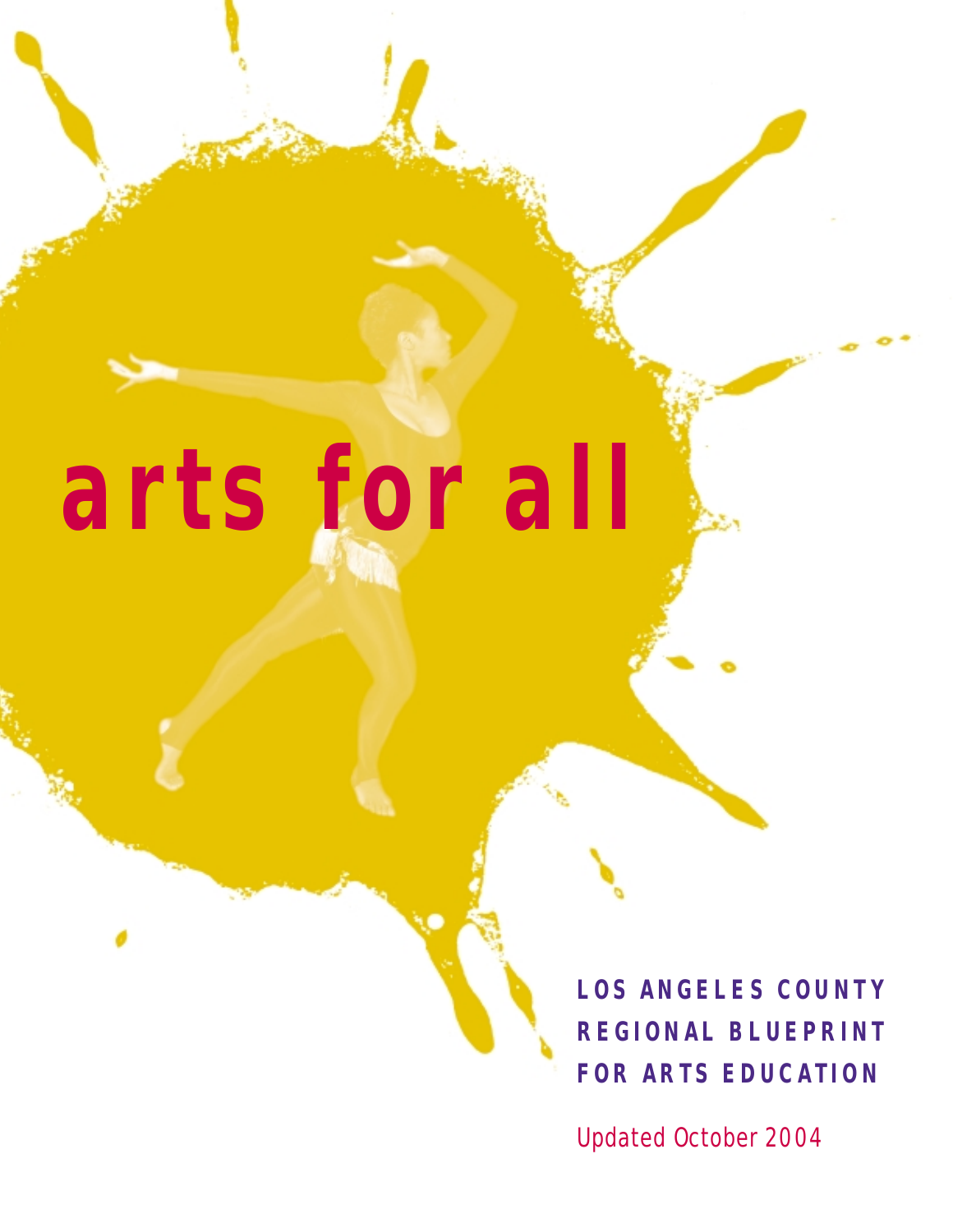

#### **LOS ANGELES COUNTY BOARD OF SUPERVISORS**

Gloria Molina, First District Yvonne Brathwaite Burke, Second District Zev Yaroslavsky,Third District Don Knabe, Fourth District Michael Antonovich, Fifth District

**The Los Angeles County Board of Supervisors adopted**  *ARTS FOR ALL* **on August 6, 2002**



#### **LOS ANGELES COUNTY ARTS COMMISSION**

Carlos C. Barrón, President Hope Warshaw,Vice President Marjorie S. Lyte, Secretary Laurel Karabian, Immediate Past President Rosalind Wyman, Executive Committee Member Arlene "Phoebe" Beasley Adrienne Hall Alis Clausen Tomas Benitez Ollie Blanning Aurelia Brooks Judith Galperson Betty Haagen Ronald D. Rosen Michael S. Schneider

The following Commissioner served during the development and adoption of the Blueprint: Robert J."Robb" Hankins

Laura Zucker, Executive Director, Los Angeles County Arts Commission

**The Los Angeles County Arts Commission adopted**  *ARTS FOR ALL* **on July 15, 2002**



**LOS ANGELES COUNTY BOARD OF EDUCATION** Angie Papadakis, President Thomas A. Saenz,Vice President Joan Acosta Rudell S. Freer Leslie K. Gilbert-Lurie Mary Anne O'Neal Sophia Waugh

Dr. Darline P. Robles, Superintendent, Los Angeles County Office of Education

The following Board Members served during the development and adoption of the Blueprint: Sharon R. Beauchamp Ronald D. Rosen

**The Los Angeles County Board of Education adopted**  *ARTS FOR ALL* **on July 16, 2002**

#### **EXECUTIVE COMMITEE OF THE COUNTY TASK FORCE ON ARTS EDUCATION**

Del Huff\*, Senior Deputy, Supervisor Yvonne Braithwaite Burke (March 2003–December 2003) Janice Pober, Senior Vice President, Corporate Affairs, Sony Pictures Entertainment Dr. Darline P. Robles, Superintendent, Los Angeles County Schools Laurie Schell, Executive Director, California Alliance for Arts Education Dr. Carl Selkin, Dean, College of Arts and Letters, California State University, Los Angeles Mark Slavkin,Vice President of Education, Music Center

Gail Tierney\*, Deputy, Supervisor Don Knabe (December 2003–present) Laura Zucker, Executive Director, Los Angeles County Arts Commission

\* The Education Deputy of the current Chair of the Board of Supervisors is the Board's representative on the Executive Committee.

#### **STAFF**

Ayanna Hudson Higgins,Arts Education Director, Los Angeles County Arts Commission Sofia Klatzker,Arts Education Coordinator, Los Angeles County Arts Commission Janet Addo, Arts for All Project Director, Los Angeles County Office of Education

*ARTS FOR ALL: Los Angeles County Regional Blueprint for Arts Education* was commissioned by the Los Angeles County Arts Commission under the direction of Ayanna Hudson, Arts Education Director. Strategic Planning Consultant Terry Wolverton/Consult'Her guided the process, facilitated the Advisory Group and community consultations meetings, and drafted the Blueprint, with the assistance of M. Gwin Wheatley.Arts Commission Director of Communications Linda Chiavaroli edited the final draft and Roberto San Luis of San Luis Design provided the graphic design.Assistance in the final phase of the project was provided by Jane Choi through the Arts Commission's Arts Internship Program.

#### *ARTS FOR ALL: LOS ANGELES COUNTY REGIONAL BLUEPRINT FOR ARTS EDUCATION* **WAS FUNDED BY**





**Los Angeles County Productivity Investment Fund**

For copies of *ARTS FOR ALL* or for additional information contact: Los Angeles County Arts Commission 374 Kenneth Hahn Hall of Administration 500 West Temple Street Los Angeles, CA 90012 Tel: (213) 974-1343

*ARTS FOR ALL* can be downloaded at www.lacountyarts.org

*Since 2002, when the Blueprint was adopted, much progress has been made toward achieving its vision and many new partners have been engaged in the process. Updates on pages 11–17 reflect this forward movement. Bulletins on continuing progress as it occurs may be found in the inside back cover pocket.*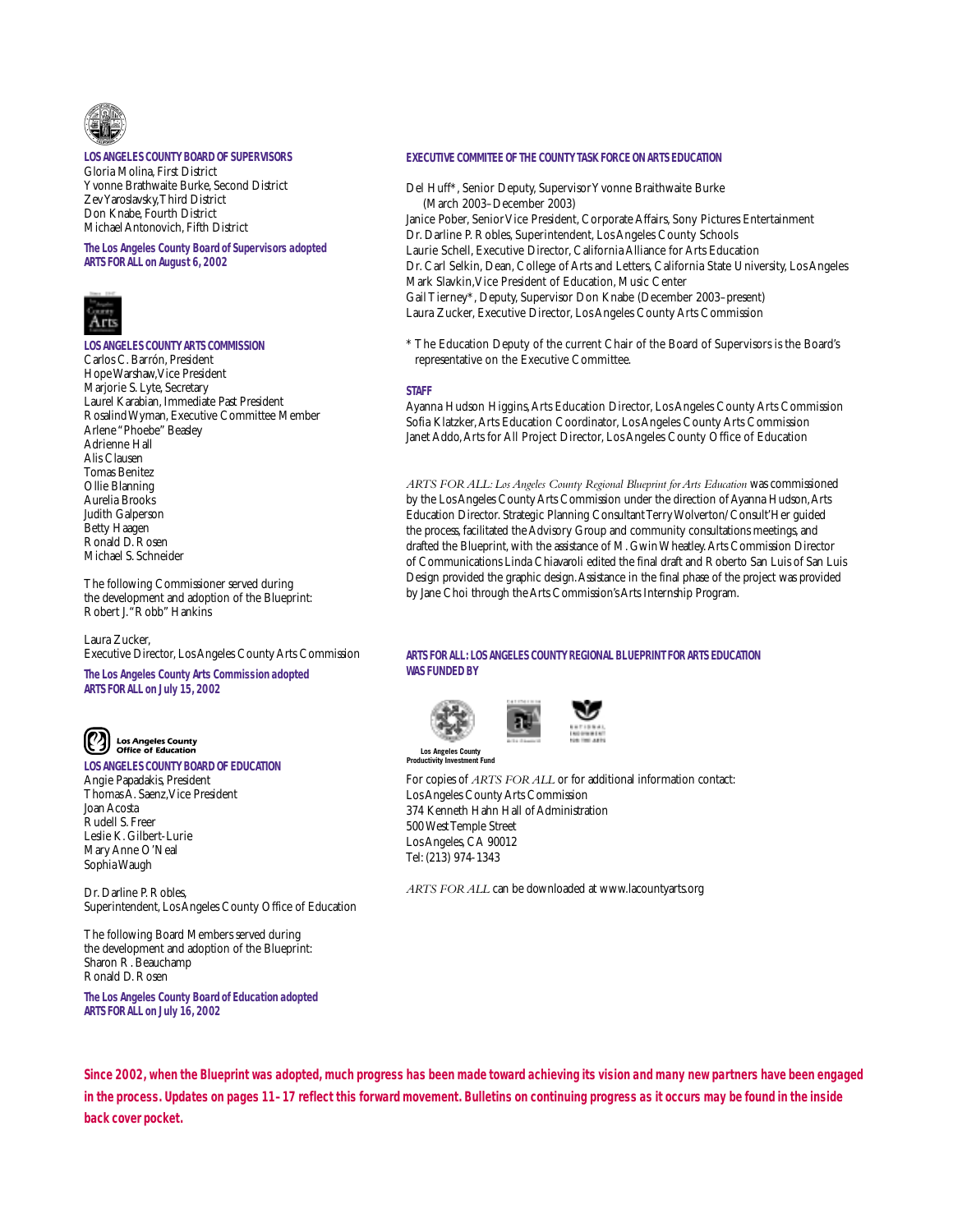# VISION

Every public school student in Los Angeles County will receive a high-quality K-12 education of which the arts are an intrinsic part of the core curriculum. Each County school district will acknowledge that exposure to and participation in the multiple arts disciplines:

- strengthens a child's academic growth and development as an individual;
- prepares the child to feel a part of and make a positive contribution to the community; and
- ensures a creative and competitive workforce to meet the economic opportunities of the present and future.

Thus, sequential instruction in the multiple arts disciplines will be scheduled into the school day and included in the budget of every County school district.

*ARTS FOR ALL: Los Angeles County Regional Blueprint for Arts Education* provides guidance and an outline of how to achieve this vision. It presents a comprehensive series of policy changes, educational initiatives, and establishment of a new infrastructure to promote systemic and balanced provision of the arts, and identifies the roles of key stakeholders. The Blueprint proposes that systemic change can only occur through the cooperative participation of all stakeholders and by working to develop supportive policy and action at each level of involvement.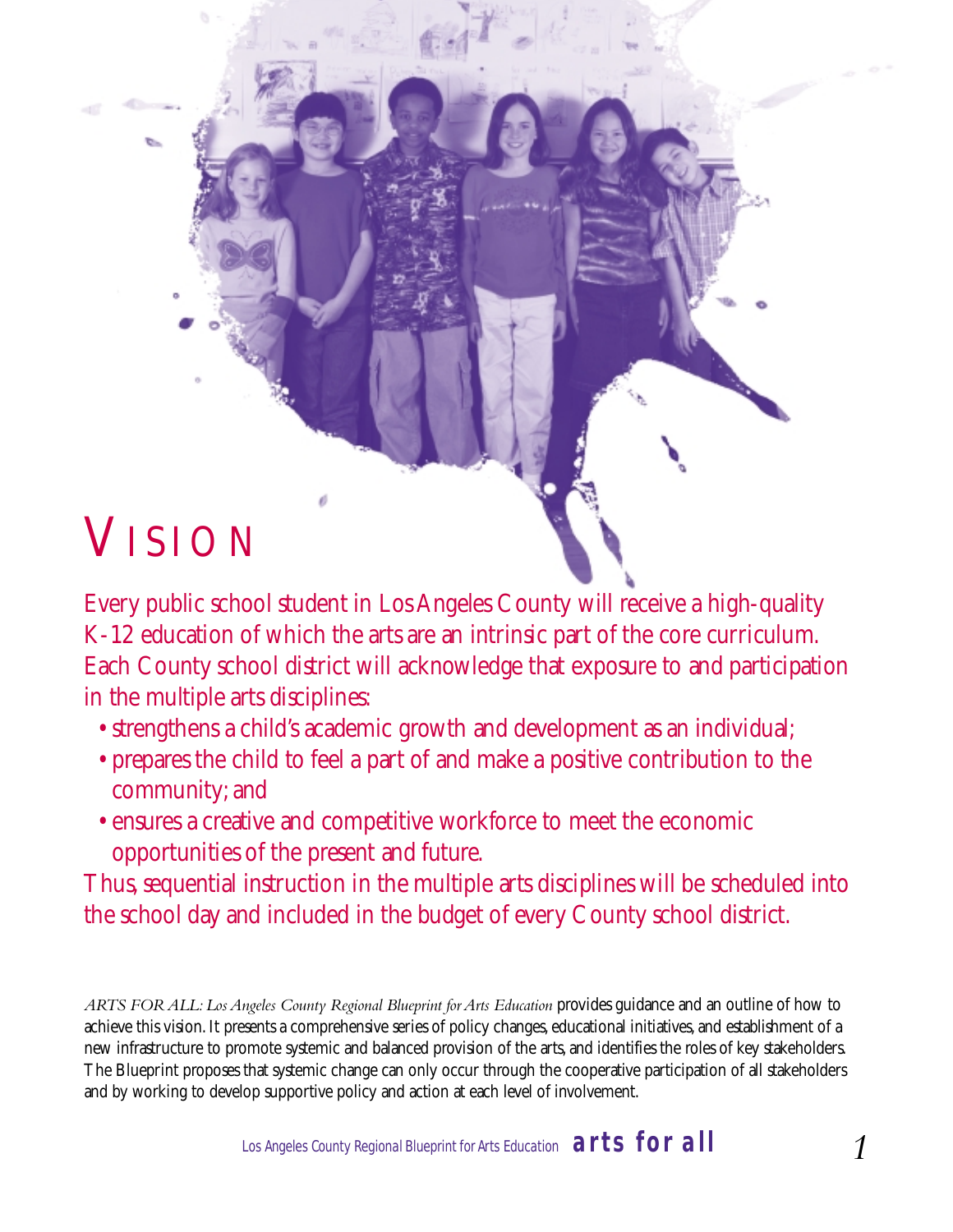## **The State of Arts Education in Los Angeles County**



In the year 2000, the Arts Education Task Force of Arts for LA, a coalition of senior arts leaders, commissioned the *Arts in Focus* survey, a first of its kind within the County, which detailed the status of arts education for 1.7 million students in eighty school districts and Los Angeles County Office of Education classrooms—representing 27% of all public school students in the state, and 3.4% of all public school students in the country.

The full report, released in May 2001, can be downloaded at *www.lacountyarts.org*.The following key findings of the survey guided the development of the Regional Blueprint:

- While school leaders profess a unanimous belief about the value of arts education, there is a lack of systemic approaches to teaching dance, music, theatre and the visual arts. **54% reported no adopted arts policy** and **37% reported no defined sequential arts education** in any discipline, at any school level.
- There is a shortage of qualified personnel to coordinate and implement a sequential arts education program. **64% reported no district level arts coordinator** and the **current ratio of credentialed arts teachers to students is 1:1200**.
- District level leaders have a strong desire to improve arts education, but are given no real incentives to develop comprehensive sequential systems to teach the arts. **Nearly 50% reported "lack of instructional time in students' schedules as the most significant challenge."**
- Many districts would not have arts programs without the support of parents and partnerships with non-profit arts organizations. **78% of districts allocate less than 2% of their budget to arts education** and **82.3% use partnerships with non-profit organizations to provide arts education.**
- Despite these challenges, the study finds that **five of the most populous school districts in the County have both an arts education policy and notable future plans**.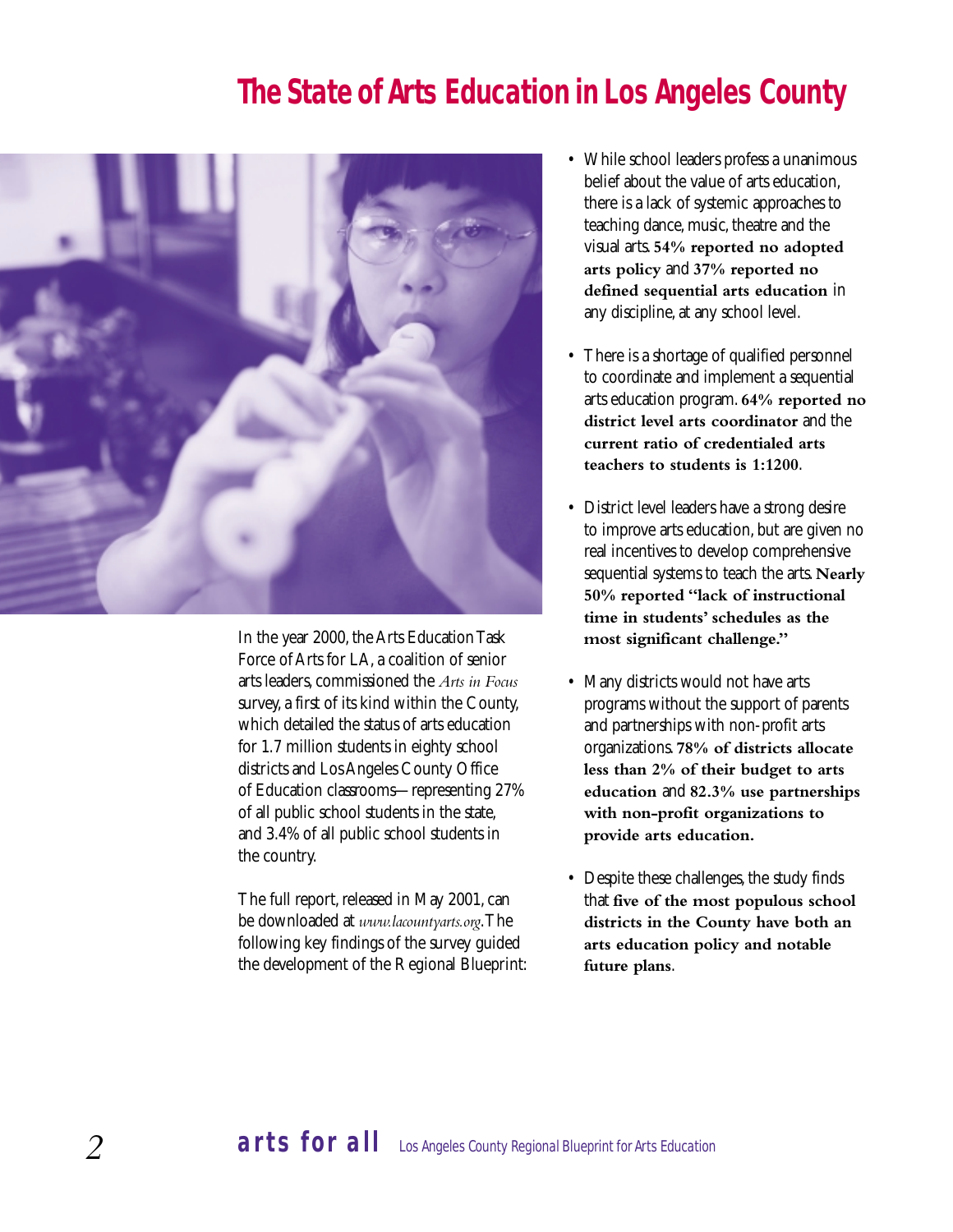## **Listening to the Stakeholders**

Responding to the findings of the *Arts in Focus* survey, the Los Angeles County Arts Commission established an Arts Education Hub in partnership with the Los Angeles County Office of Education (LACOE), a regional education body that coordinates services for the 80 school districts in the County plus LACOE classrooms. In November 2001, the Hub convened a twenty member Advisory Group (*see pages 4–5*), comprised of arts education leaders, to develop preliminary goals and strategies of a Regional Blueprint for arts education, as well as the process by which the Advisory Group would elicit feedback on the draft Regional Blueprint.

During the past two decades, there have been three primary instructional delivery systems in arts education in Los Angeles County schools:

- 1) integrating the arts into core-curriculum through training classroom teachers to utilize the arts to teach reading, math, history, etc.
- 2) teaching the arts as distinct subjects by credentialed arts teachers
- 3) bringing professional artists—both contracted through nonprofit arts organizations and independently—into the classroom to provide arts instruction.

Initial meetings with the Advisory Group made it clear that a successful mechanism for change would incorporate all three approaches.

Working with Terry Wolverton/Consult'Her, eight community consultations were held over the course of three months, March 2002 through May 2002, with **Policy makers**, **Implementers** and **Recipients** of arts education.

**Policy makers** include state legislators, state agencies, County Supervisors, University of California Regents and California State University Trustees, district superintendents, funders, school board members, PTA, municipal arts commissions, local corporate and foundation partners.

**Implementers** embrace principals and administrators, teachers, members of school site councils, directors of instruction, credentialed arts teachers, district arts coordinators, arts organizations, arts administrators, professional artists, and representatives of higher education who train teachers.

**Recipients** encompass parents, students, members and leadership of the PTA, and employers who stand to benefit from a better-educated workforce.

Each of the first three meetings convened representatives of one of the stakeholder groups.The remaining five meetings were held in each of the County supervisorial districts, with individuals representing a cross-section of the stakeholder groups.

The following individuals who participated (*see pages 4–5)* made invaluable contributions of knowledge, insight, perspective, and resources that have deepened and strengthened this Regional Blueprint.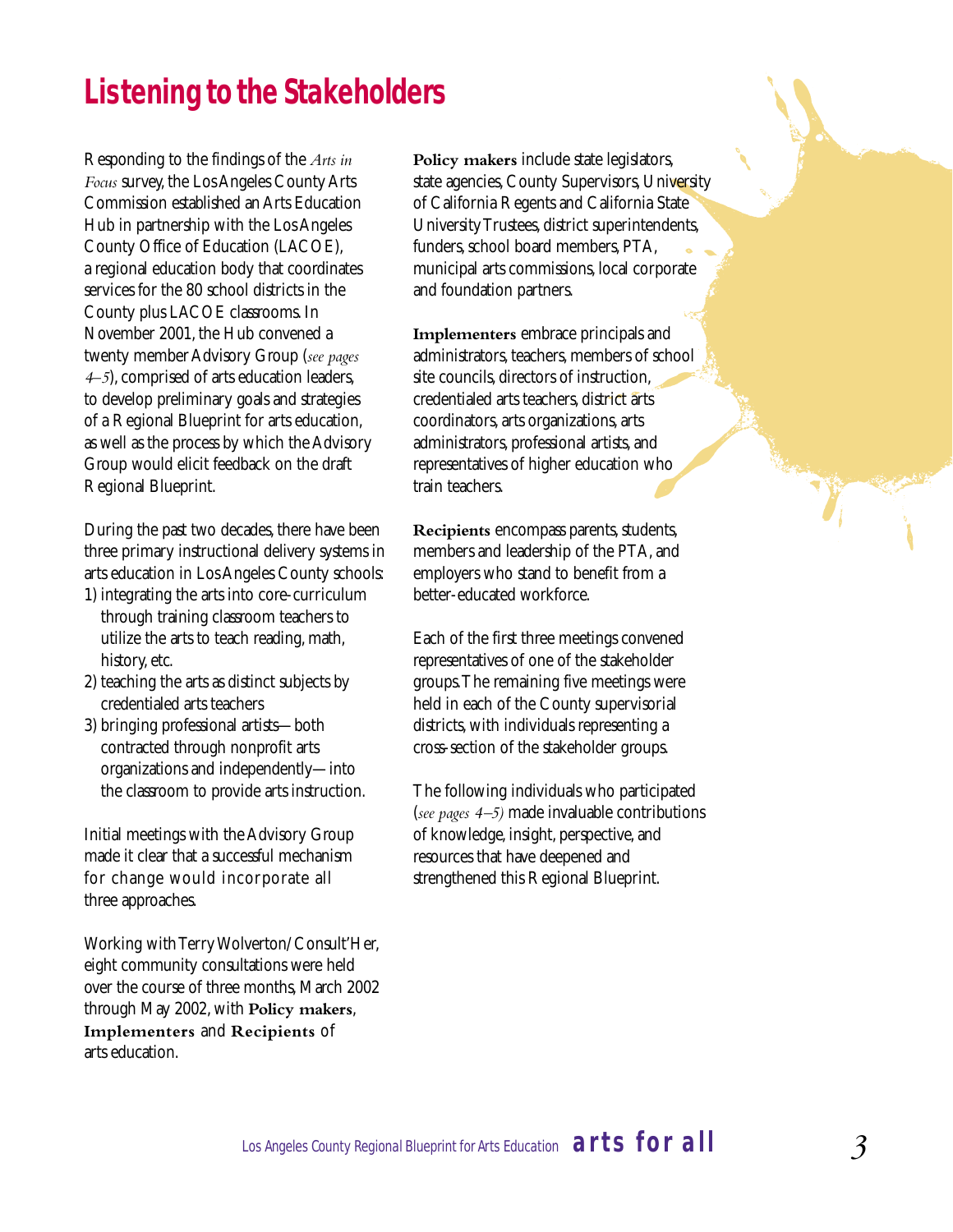## **Community Consultation Participants**

Yolie Flores Aguilar, Executive Director, Los Angeles County Children's Planning Council \*Kristine Alexander, Executive Director,The California Arts Project Bernice Arrants, Parent Glenna Avila, Director, Community Arts Partnership, California Institute of the Arts Jan Bajza, Performing Arts Special Events Coordinator, Long Beach USD Carlos C. Barrón, Member, Los Angeles County Arts Commission Leah Bass-Bayliss, Dance Adviser,Arts Education Branch, Los Angeles USD Phoebe Beasley, President, Los Angeles County Arts Commission Michelle Berne, Coordinator, SMARTS in the Schools Program, Santa Monica Division of Cultural Affairs and the Santa Monica Unified School District Jo Bernstein,Teacher,Westchester High School, Los Angeles USD Aurelia Brooks, Member, Los Angeles County Arts Commission William Broomfield, Project Director,Workplace Hollywood \*Cynthia Campoy Brophy, Executive Director,The HeArt Project Kathleen Burke-Kelly, Dean of Academic Affairs, East Los Angeles College \*Richard W. Burrows, Director of Arts Education, Los Angeles USD Kerry Burtis,Teacher, Cresecenta Valley High School, Glendale USD Don Campbell, Director and Founder,WORDprocess Youth Writing Workshops Dolores Chavez, Producer, Mark Taper Forum, PLAY Sharyn Church, Director of the Annenberg Professional Development Program, Inner-City Arts Alis Clausen, Executive Committee Member, Los Angeles County Arts Commission Rex Comer,Assistant Superintendent, Beverly Hills USD \*Joe Condon, Superindenent, Lawndale School District Leigh Curran,Artistic Director,Virginia Avenue Project Thomas Dase,Assistant Superintendent, Culver City USD Bryan Davidson, Outreach and Education Coordinator, A.S.K.Theater Projects Joyce Davis, Principal, Camp Glenn Rockey School, LACOE Spike Dolomite, Parent, San Fernando Valley Gary Domnitz, Principal, Loyola Village Elementary School, Los Angeles USD \*Kym Eisner, Executive Director,A.S.K.Theater Projects Pam Ellis, Board Member, Glendale USD \*Maria Elena Fernandez,Artist and Professor, California State University Northridge Dorothy Fleisher, Program Director,W.M. Keck Foundation David Flores, Director, Division of Alternative Education, LACOE Rudell Freer, President, Los Angeles County Board of Education Meryl Friedman, Executive Director,Virginia Avenue Project Wendy Golden, Executive Director,Thank Goodness It's Today

Paula Goodman, Program Coordinator,Art Center for Kids, Arts Center College of Design Akuyoe Graham, Founder and CEO, Spirit Awakening Foundation Linda Gross, Executive Director, Santa Monica-Malibu Education Foundation Claudia Hastings,Assistant Director,Thank Goodness It's Today Doris Hausmann, Director of Arts and Education, Armory Center for the Arts Genethia Hayes, Board Member, Los Angeles USD Melissa Hayes, Director of Cultural Tourism and Consumer Promotions, Los Angeles Convention and Visitors Bureau Lynn Hickey,Visual Arts Specialist, Los Angeles USD Angela Hoffman, Education Coordinator, Palos Verdes Art Center \*Samuel C. Hoi, president, Otis College of Arts & Design Jim Hubbard, Creative Director,Venice Arts \*Lois Hunter, Senior Program Specialist of Theatre and Dance, Los Angeles County High School for the Arts Sandy Johnson, Board Member, Hacienda-La Puente USD Crystal Jones, Program Coordinator, Saturday High, Art Center College of Design Zina Joseph, Santa Monica-Malibu PTA Council Marion Joy, Teacher, Santa Monica USD Laurel Karabian,Vice President, Los Angeles County Arts Commission Janitta Keck, Music Resource Teacher, Pasadena USD Tracy Kelly, Program Director,Art Share Los Angeles Carol Kinzel, Curriculum Specialist,Washington Elementary School, Burbank USD Jim Knight,Teacher, Culver City High School, Culver City USD Joanne Kozberg, Regent,The University of California, and President, Music Center \*Robin Kramer, Senior Fellow, California Community Foundation \*Renne Kredell, Director, Mid South,The California Arts Project Ginny Kruger,Assistant Chief Deputy, Supervisor Yaroslavsky Beverly Lafontaine, Marketing Director, Pasadena Conservatory of Music Phil Lantis, Cultural Affairs Coordinator, City of Santa Clarita Titus Levi,Assistant Professor,Annenberg School for Communication, University of Southern California \*Lynda Levitan, President, 31st District PTA Vicki Lind,Assistant Professor, University of California Los Angeles and Member, California Curriculum Framework Committee Robin Lithgow,Theater Adviser,Arts Education Branch, Los Angeles USD Kenny Long, Dance Teacher, Hollywood High School, Los Angeles USD Marjorie Lyte, Member, Los Angeles County Arts Commission Leticia Mancias, Parent \*Kendis Marcotte, Consultant

\* *Advisory Group Member*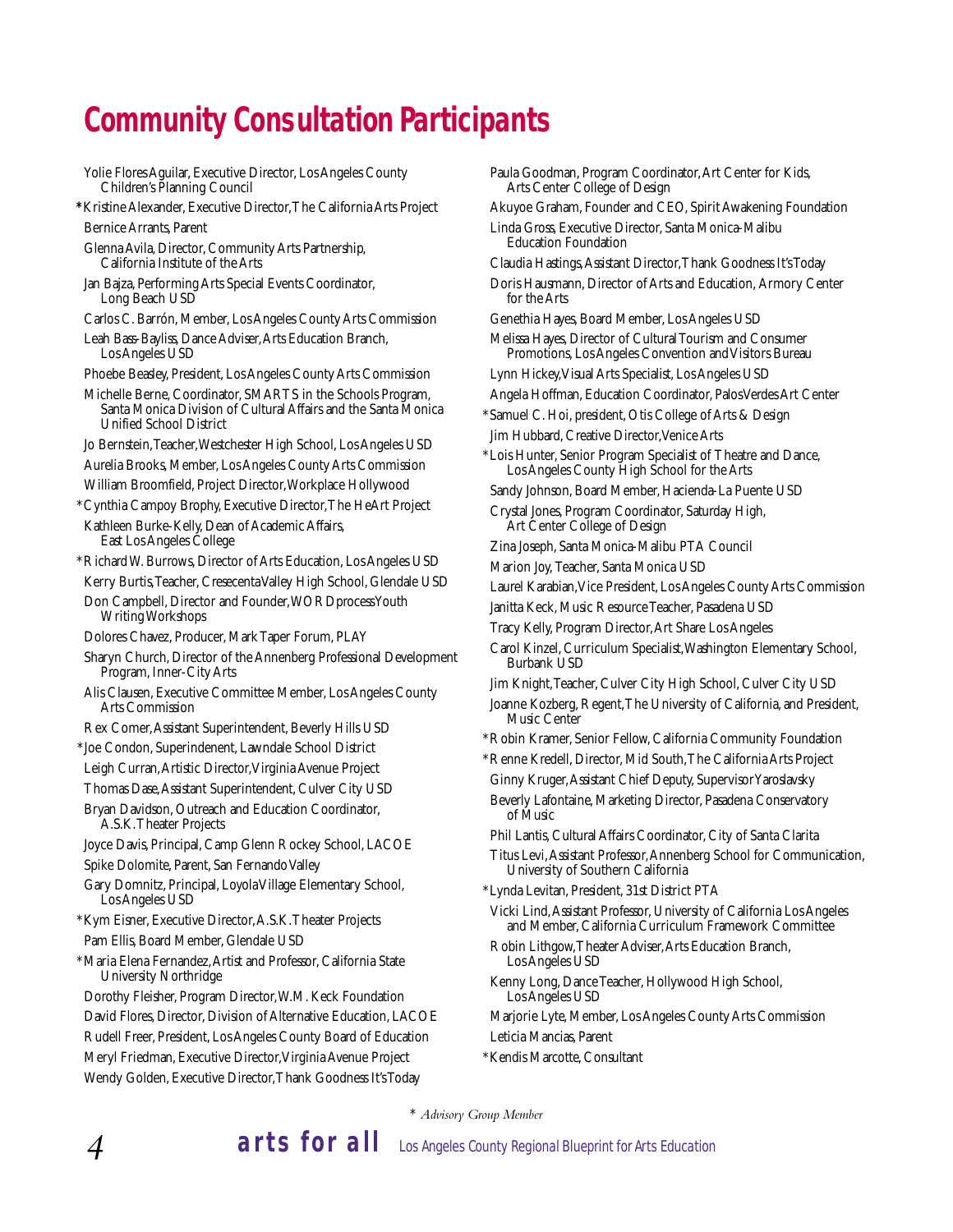Pam Marton, Principal, Community Magnet School, Los Angeles USD

Jade Mayberry, Student,Westchester High School, Los Angeles USD

Michael D. McCarty, Storyteller,The Griot Workshop

- Kathleen Milnes, Senior Vice-President,Workforce and Economic Development, Entertainment Industry Development Corporation
- \*David Moorhouse, Director, Curriculum and Instructional Services, LACOE
- Elizabeth Morin, Director,Youth Arts and Education, Department of Cultural Affairs, City of Los Angeles
- David Paul Needles, Director of Education, Pasadena Shakespeare Company
- Nancy Nemecek, Executive Director, Corporate Communications and Public Affairs, Universal Studios
- Jeannie Novcak, Graduate Student,Annenberg School for Communication, University of Southern California
- Louis Ochoa,Teacher,Ann Street School, Los Angeles USD
- Joan Palmer, Member, Pasadena Arts Commission
- Amanda Parsons, Partner,ACCESS Community Arts and Education
- Kim Perrier, Program Director,The HeArt Project
- Gail Phinney, Director of Education, Palos Verdes Art Center
- Jesus Pineda, Student, Jefferson High School, Los Angeles USD
- Janice Pober,Vice President Corporate Affairs, Sony Pictures
- Kate Pomatti,Art Teacher, Lincoln Middle School, Santa Monica-Malibu USD
- Rose Portillo,Associate Director and Education Outreach Director, About Productions
- Ken Prush, Performing Arts Supervisor, City of Manhattan Beach
- Dennis Puckett, Director of Curriculum,Torrance USD
- Suzanne Regan, Professor, Cal State Los Angeles and Member, California Curriculum Framework Committee
- Louise Reichlin, Director, Los Angeles Choreographers and Dancers
- \*Ray Reisler, Executive Director, S. Mark Taper Foundation Nat Reynolds, Executive Director, PS Arts
- \*Vicki Reynolds, Member, California State Board of Education
- \*Ken Robinson, Senior Advisor to the President, Education, J. Paul Getty Trust
- \*Ronald D. Rosen, Member, Los Angeles County Arts Commission and Los Angeles County Board of Education
- Alissa Roston, Board Member, Beverly Hills USD
- Max Rowe, Student, La Canada High School, La Canada USD
- Beverly Ryder,Vice President Corporate Community Involvement, Edison International
- Lamelle Ryman, District Representative, Senator Kuehl's Office Alan Sacks,Teacher,Westchester High School, Los Angeles USD
- Joya Salas, Program Coordinator,Theatre Of Hearts/Youth First
- Erika Salazar, Student,All Peoples Continuation High School, Los Angeles USD
- \*Laurie Schell, Executive Director, California Alliance for Arts Education
- Sheila Scott-Wilkinson, Executive Director,Theatre Of Hearts/ Youth First Carl M. Selkin, Dean, College of Arts and Letters, Cal State Los Angeles William Seymour,Artistic Director, LACER After-School Programs Linda Shafer, President, 1st District PTA Joel Shapiro, Director of Instruction, Glendale USD Marian Shima, Public Affairs Director, Los Angeles Times Hamp Simmons, Cultural Affairs Coordinator, Santa Monica Cultural Affairs Division \*Mark Slavkin,Vice President for Education,The Music Center Jarrett Smith, Development Director, LACER After-School Programs Joyce Smith, Program Specialist,Arts Education, City of Glendale Arts and Culture Commission Carol Solis, Director of Arts Education, Grammy Foundation Adinah Solomon, Deputy, Supervisor Yaroslavsky Cecilia Soriano, Executive Director,American Academy for Dance and Kindred Arts Larry Springer, Director, Division of Juvenile Court and Community Schools, LACOE Thomas Stang,Teacher, Phoenix Academy Residential Community Education Center, LACOE Elizabeth Sullivan,Assistant Superintendent, LACOE Elizabeth Sussman, Program Associate, Performing Tree Margaret A.Taylor,Assistant Principal, Camp Glenn Rockey, LACOE Beth Tishler, Director of Education and Community Programs, Inner-City Arts Elizabeth Tobias, Educational Outreach Coordinator, Will Geer Theatricum Botanicum Mary Toma, President, 10th District PTA Janet Torncello, Director, Pre K-12 Instruction and Curriculum, Montebello USD Julie Van Camp, Professor, Cal State Long Beach Danny Wagner, Director,Arts and Media, Baldwin Park USD Joylene Wagner, President, Glendale PTA Council Geraldine Walkup,Visual Arts Curriculum Leader, Long Beach USD Barbara Wamboldt,Visual Arts Specialist, Sierra Madre School, Pasadena USD Tara Westman, Program Officer,Thelma Pearl Howard Foundation Christy Wilkins, Executive Director, Dramatic Results Melinda Williams, Director of Education, Music Center Education Division Glenda Wina, Press Deputy, Supervisor Burke Jerry Wulk, Board Member, Public Corporation for the Arts
- Caprice Young, Board President, Los Angeles USD
- Linda Yudin, Co-Director,Viver Brasil Dance Company
- Jonathan Zeichner, Co-Director, Inside Out Community Arts
- \*Laura Zucker, Executive Director, Los Angeles County Arts Commission

\* *Advisory Group Member*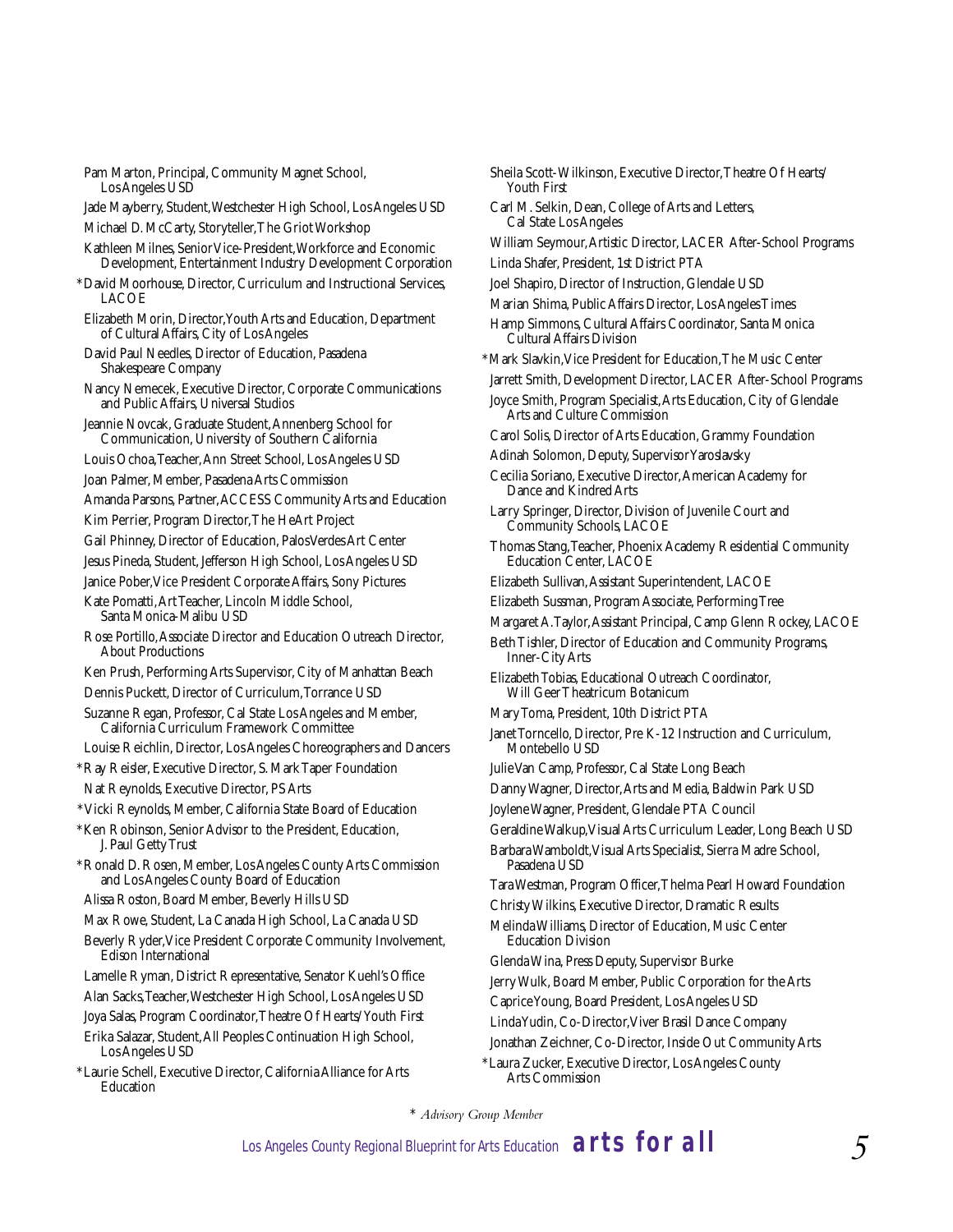## **Shared Beliefs**

*ARTS FOR ALL: Los Angeles County Regional Blueprint for Arts Education* is guided by a commitment to the following principles:

- The arts are a vital and indispensable part of a comprehensive education of every student, fostering each student's development into a responsible citizen. A comprehensive education must include a balanced, sequential (K-12), high-quality program of instruction in the arts.
- Exposure to and participation in the arts has been demonstrated to enhance students' creativity, critical thinking, and problem-solving abilities, as well as improving student performance in other core subject areas, goals often not met through other means.
- The arts enable students to build self-esteem and self-discipline, to work cooperatively within groups, and to effectively express themselves.
- Integrating the arts into other subject areas improves academic achievement, motivates attendance, increases test scores, promotes involvement, and encourages disciplined behavior.
- The arts contribute to building a productive and forward-thinking workforce by teaching skills and competencies required by an information-based economy.
- With Los Angeles County's ever-expanding diversity, the arts serve as an essential bridge across language and cultural differences and build linkage, both within and between communities.
- Preparing general classroom teachers, credentialed arts teachers, professional artists, and administrators to effectively teach in the arts and through the arts is essential for successful implementation of the vision.
- In our media-driven society, knowledge of the arts is a necessary part of cultural literacy. Each of us is exposed daily to a myriad of images, which we must be able to read and discern if we are to make informed choices as consumers and as citizens.
- Fulfillment of the vision will have a positive impact not only on students, parents, and schools, but also on institutes of higher learning, the private sector, and the community at large.

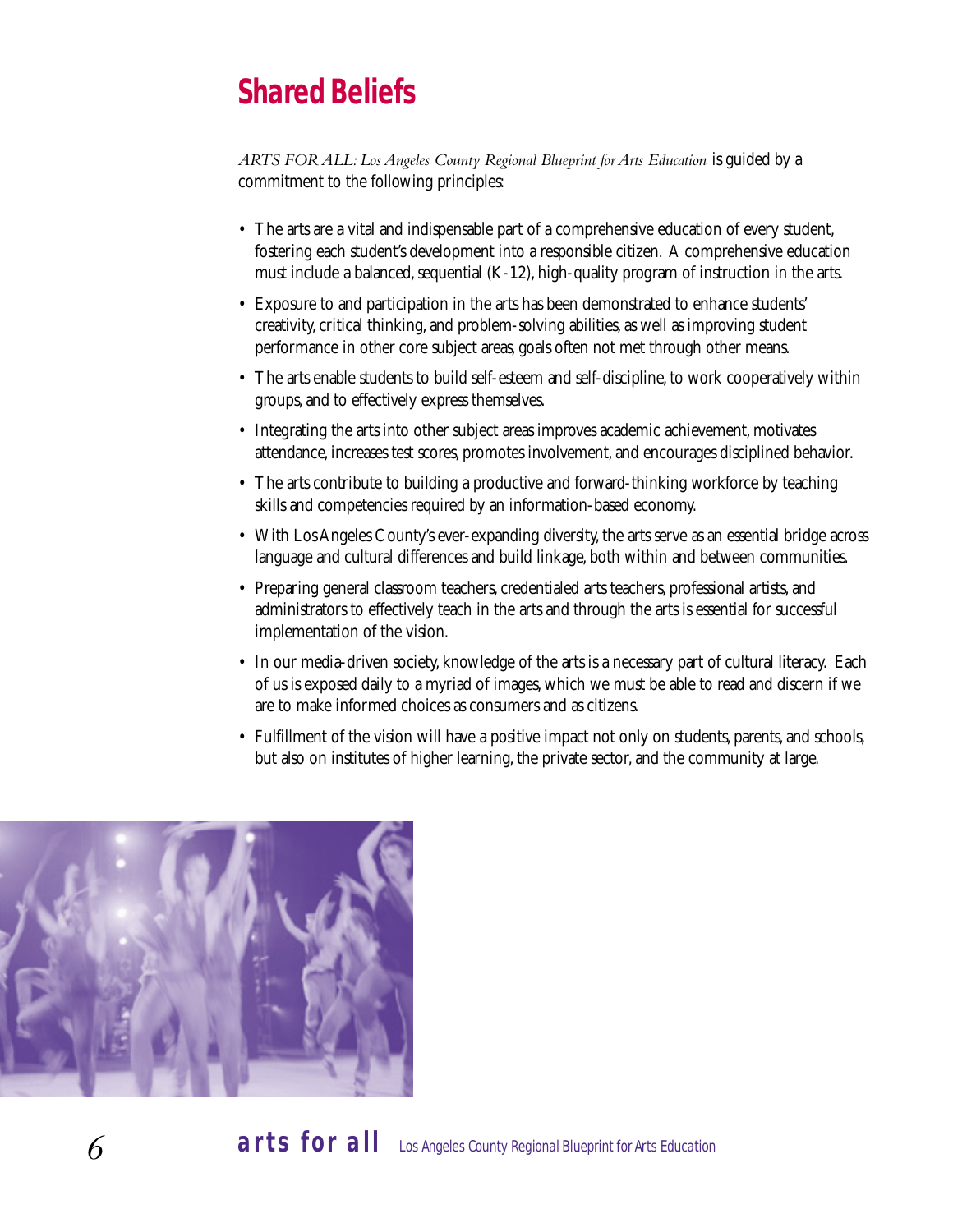## MISSION

To bring about systemic change in the 80 school districts of Los Angeles County and Los Angeles County Office of Education classrooms in order to implement comprehensive, sequential K-12 arts education for every public school student in the County, adopting curricula in alignment with the State Board of Educationapproved Visual and Performing Arts (VAPA) Framework and Standards. Such systemic change will require the mobilization of diverse stakeholders, including policy makers, implementers, and recipients of arts education.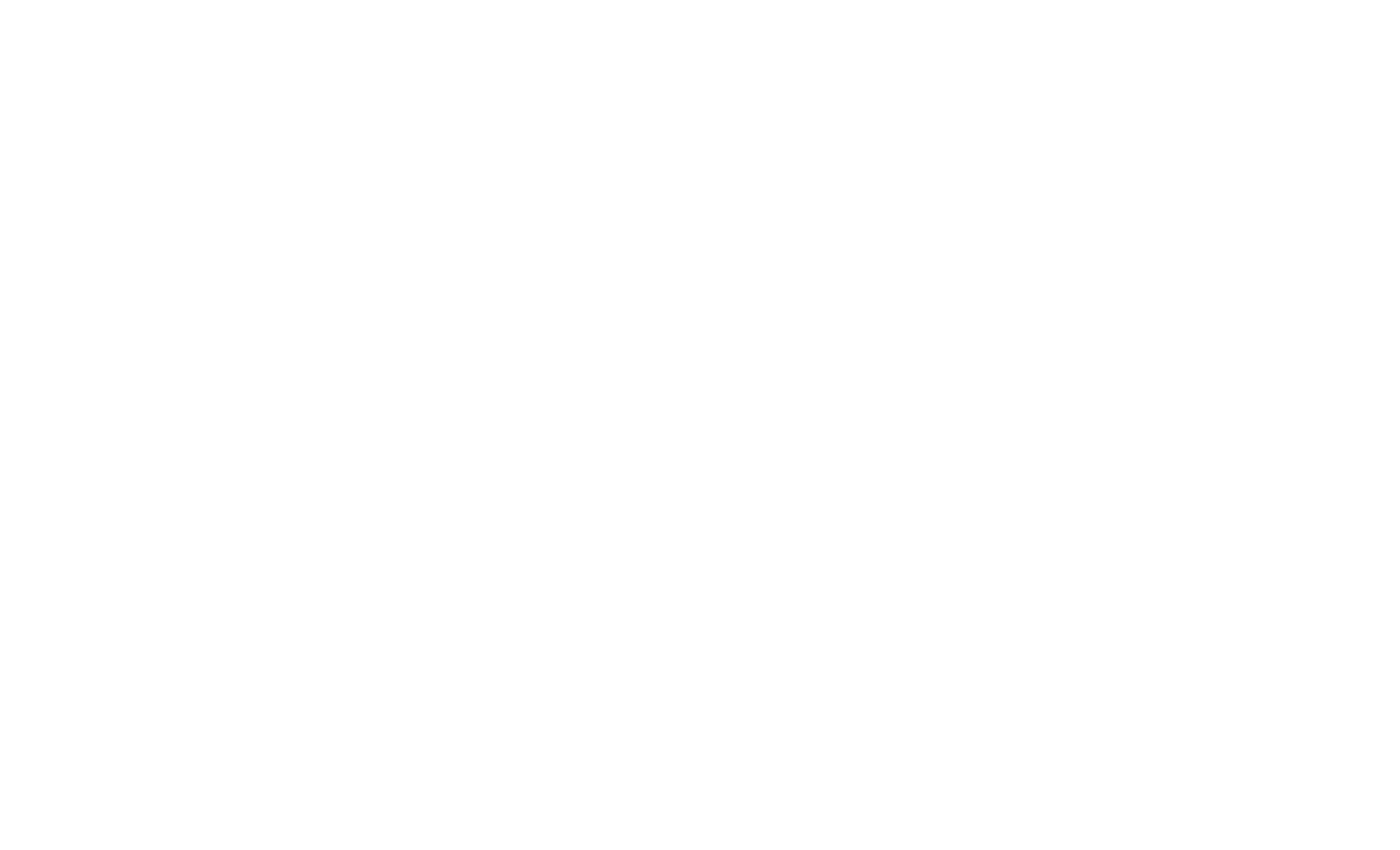

Each of the 80 school districts in Los Angeles County and Los Angeles County Office of Education classrooms enacts a policy\*, adopts a plan with timeline, and approves a budget to implement sequential K–12 arts education.

|           | <b>STRATEGY</b>                                                                       | LEADERSHIP<br>*PARTNERS FOR LEADERSHIP            |
|-----------|---------------------------------------------------------------------------------------|---------------------------------------------------|
|           | A Provide technical assistance and articulated models to help school board members    | CALIFORNIA ALLIANCE FOR ARTS EDUCATION            |
|           | and superintendents to develop a district policy, plan and budget for sequential K-12 | * Association of California School Administrators |
|           | arts education. A policy might include:                                               | * California State University, Los Angeles        |
| $\bullet$ | school district employs a minimum of one Arts Coordinator                             | * Los Angeles County Arts Commission              |
| $\bullet$ | district increases fulltime, permanent positions for credentialed arts teachers to    | * Los Angeles County Board of Supervisors         |
|           | ensure a ratio sufficient to achieve the goal of sequential arts education            | * Los Angeles County Office of Education          |
| $\bullet$ | district recognizes importance of visual arts, dance, music and theatre and           | * Music Center Education Division                 |
|           | supports creating a balance among all four through hiring credentialed arts           | * Parents                                         |
|           | teachers in each discipline                                                           | * Parent Teacher Associations                     |
| $\bullet$ | district will require that in times of budget cutbacks, reductions be distributed     | * Sony Pictures Entertainment                     |
|           | equally across subject areas, rather than eliminating programs                        |                                                   |
| $\bullet$ | district requires time be allotted each week for eacharts discipline                  |                                                   |

#### **PHASE I TECHNICAL ASSISTANCE**

To help districts build the capacity to provide district-wide arts education, during the **2003-4 school year**, district and community leaders from five vanguard school districts (Culver City, Norwalk-La Mirada, Pasadena, Rosemead, Santa Monica-Malibu) received training and technical assistance through a coach to conduct an assessment of arts education in the district; to develop a comprehensive arts education policy; to develop a budgeted plan of action to address the identified arts education gaps; and, by June 2004, brought before the school board for adoption the policy and/or budgeted arts education plan.

—*Funding Partners: Sony Pictures Entertainment, National Endowment for the Arts*

The Los Angeles County Office of Education was the sixth district receiving technical assistance during the 2003-4 school year to develop a policy and a long-range budgeted plan to provide sequential arts education in the juvenile halls, probation camps, community schools and special education sites. In August 2004, an arts education policy was adopted by the Los Angeles County Board of Education.

—*Funding Partners: California Department of Education, Los Angeles County Office of Education*

Six additional school districts have committed to plan for arts education during the **2004-5 school year** and will receive technical assistance to develop and adopt and arts education policy and long-range budgeted plan (Beverly Hills, Burbank, Castaic, Compton, Hacienda La Puente, Long Beach). —*Funding Partner: Arts for All Pooled Fund*

At least five districts will be chosen each school year to receive technical assistance.

#### **PHASE II TECHNICAL ASSISTANCE**

Provides 40 hours of technical assistance to the district and community teams that have completed Phase I Technical Assistance through quarterly meetings with a coach, who will guide the teams in the implementation of the long-range plan and help assess progress, review and revise the longrange plan as needed.

—*Funding Partner: Arts for All Pooled Fund*

\*A Model School District Arts Education Policy is available online at *www.lacountyarts.org*.

#### PROGRESS TOWARD THE GOAL IS IN RED TYPE.

BULLETINS ON ADDITIONAL PROGRESS AS IT OCCURS MAY BE FOUND IN THE INSIDE BACK COVER POCKET.

Los Angeles County Regional Blueprint for Arts Education **arts for all 11**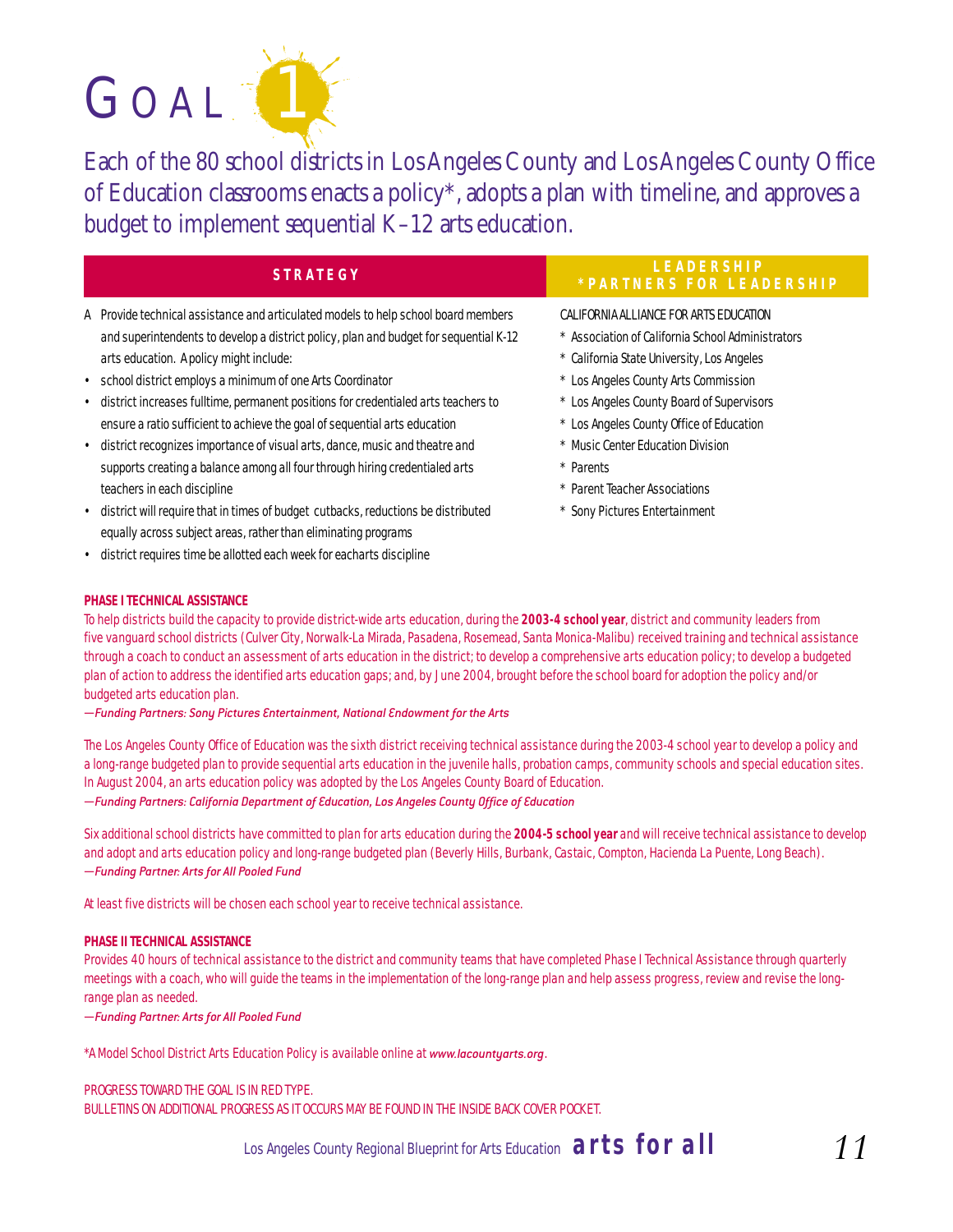

Implementers and policy makers have sufficient tools, information, and professional development to achieve sequential K-12 arts education.

|           | <b>STRATEGIES</b>                                                                                                                                                                                                                                                                                                                                                                                                                                                                                                                                                                                                                                                                                                                                                                                                                                                                | LEADERSHIP<br>*PARTNERS FOR LEADERSHIP                                                                                                                                                                                                                                                                                                                                                                                                                                                                                                                                                                                                                                                                                                                                                                                                                                                                                                              |
|-----------|----------------------------------------------------------------------------------------------------------------------------------------------------------------------------------------------------------------------------------------------------------------------------------------------------------------------------------------------------------------------------------------------------------------------------------------------------------------------------------------------------------------------------------------------------------------------------------------------------------------------------------------------------------------------------------------------------------------------------------------------------------------------------------------------------------------------------------------------------------------------------------|-----------------------------------------------------------------------------------------------------------------------------------------------------------------------------------------------------------------------------------------------------------------------------------------------------------------------------------------------------------------------------------------------------------------------------------------------------------------------------------------------------------------------------------------------------------------------------------------------------------------------------------------------------------------------------------------------------------------------------------------------------------------------------------------------------------------------------------------------------------------------------------------------------------------------------------------------------|
|           | A. Develop an on-line informational portal including:<br>resource directory of approved content-based arts education programs                                                                                                                                                                                                                                                                                                                                                                                                                                                                                                                                                                                                                                                                                                                                                    | LOS ANGELES COUNTY ARTS COMMISSION<br>Community-based Arts Organizations<br>* Los Angeles County Office of Education                                                                                                                                                                                                                                                                                                                                                                                                                                                                                                                                                                                                                                                                                                                                                                                                                                |
|           | www.LAArtsEd.org, the first ever Los Angeles County Arts Education Resource Directory,<br>was launched in February 2004 and expanded in August 2004 to include 41 vetted arts<br>education providers with 157 programs that meet state education standards, including<br>the Visual and Performing Arts Standards. The website is searchable by artistic discipline,<br>grade level, school subject area, program type and cultural origin, and features audio and<br>video streaming of the programs as well as an online booking form. The website will be<br>expanded each year through an annual application process.<br>-Funding Partners: Los Angeles County, Target Corporation                                                                                                                                                                                           |                                                                                                                                                                                                                                                                                                                                                                                                                                                                                                                                                                                                                                                                                                                                                                                                                                                                                                                                                     |
| $\bullet$ | data demonstrating the impact of the arts on student achievement<br>available funds for which schools and districts may apply<br>professional development opportunities<br>technical assistance for developing sequential arts education programs (i.e. model<br>district policy)                                                                                                                                                                                                                                                                                                                                                                                                                                                                                                                                                                                                |                                                                                                                                                                                                                                                                                                                                                                                                                                                                                                                                                                                                                                                                                                                                                                                                                                                                                                                                                     |
|           | B. Provide technical assistance to schools to support arts education partnerships with<br>nonprofit organizations.                                                                                                                                                                                                                                                                                                                                                                                                                                                                                                                                                                                                                                                                                                                                                               | LOS ANGELES COUNTY OFFICE OF EDUCATION<br>* Los Angeles County Arts Commission<br>* Music Center Education Division                                                                                                                                                                                                                                                                                                                                                                                                                                                                                                                                                                                                                                                                                                                                                                                                                                 |
|           | C. Provide information about and professional development in the VAPA Standards to all<br>teachers, principals, and school boards.                                                                                                                                                                                                                                                                                                                                                                                                                                                                                                                                                                                                                                                                                                                                               | LOS ANGELES COUNTY OFFICE OF EDUCATION<br>* The California Arts Project                                                                                                                                                                                                                                                                                                                                                                                                                                                                                                                                                                                                                                                                                                                                                                                                                                                                             |
| ٠         | D. Identify and disseminate quality written year-long arts curricula, textbooks, support<br>material, and tools for meaningful assessment<br>for each arts discipline;<br>for non-arts subjects, utilizing the arts as an instructional tool.                                                                                                                                                                                                                                                                                                                                                                                                                                                                                                                                                                                                                                    | LOS ANGELES COUNTY OFFICE OF EDUCATION<br>* Local School Districts                                                                                                                                                                                                                                                                                                                                                                                                                                                                                                                                                                                                                                                                                                                                                                                                                                                                                  |
| $\bullet$ | E. Provide in-service professional development for:<br>general classroom teachers;<br>specialists in non-arts subjects; and<br>credentialed arts teachers to enhance capacity to provide instruction to the VAPA<br>standards, and to strengthen capacity to assess student performance in the arts.<br>A team comprised of County-based universities, representatives from school<br>districts, arts organizations, museums and members of the Executive Committee<br>worked with a consultant to develop a plan of action (downloadable at<br>http://lacountyarts.org/TeacherTrainingPlan.pdf), finalized in September 2004,<br>that addresses these priorities for teacher training:<br>1) Review and organize arts education professional development resources in order<br>to help districts access quality programs and identify areas where there are gaps<br>or overlap. | MUSIC CENTER EDUCATION DIVISION & CALIFORNIA STATE<br>UNIVERSITY LOS ANGELES, COLLEGE OF ARTS AND LETTERS<br>California State University Teacher Education Programs<br>(California State University Dominguez Hills, School of Education;<br>California State University Long Beach, School of Education; California State<br>University Los Angeles, School of Education; California State University<br>Northridge, School of Education)<br>Colleges of Art (Art Center College of Design; California Institute for<br>the Arts; Otis College of Art and Design; California State University<br>Dominguez Hills, College of Arts and Sciences; California State University<br>Long Beach, College of the Arts; California State University Northridge,<br>College of Arts Media, and Communication)<br>* Community-based Arts Organizations (Armory Center for the Arts,<br>Inner City Arts, Los Angeles County Museum of Art, Los Angeles Opera, |
|           | 2) Work with the Arts for All districts to support the development of a professional<br>development strand within their district plans, and to assist in formulation of<br>initial professional development efforts.<br>3) Help districts align quality professional development and written curriculum<br>materials to support and advance their goals for sequential arts education.<br>4) Develop a model framework for ideal teacher preparation in the arts, based on<br>partnerships between schools, universities, and arts organizations.<br>—Funding Partner: Arts for All Pooled Fund                                                                                                                                                                                                                                                                                  | Museum of Contemporary Art, P.S. Arts)<br>* County School Districts Receiving Arts for All Technical<br>Assistance<br>* Additional Partners (California Art Education Association; California<br>Dance Educators Association; California Educational Theatre Association;<br>Chapman University; Galef Institute; Hoover High School/ Glendale Unified<br>School District; Los Angeles Unified School District; Loyola Marymount<br>University/School of Education; Pacific Oaks College and School; The                                                                                                                                                                                                                                                                                                                                                                                                                                            |
|           | (GOAL 2 continued on page 13)                                                                                                                                                                                                                                                                                                                                                                                                                                                                                                                                                                                                                                                                                                                                                                                                                                                    | California Arts Project; The GRAMMY Foundation; University of California,<br>Los Angeles; University of Southern California, Urban Education Partnership)                                                                                                                                                                                                                                                                                                                                                                                                                                                                                                                                                                                                                                                                                                                                                                                           |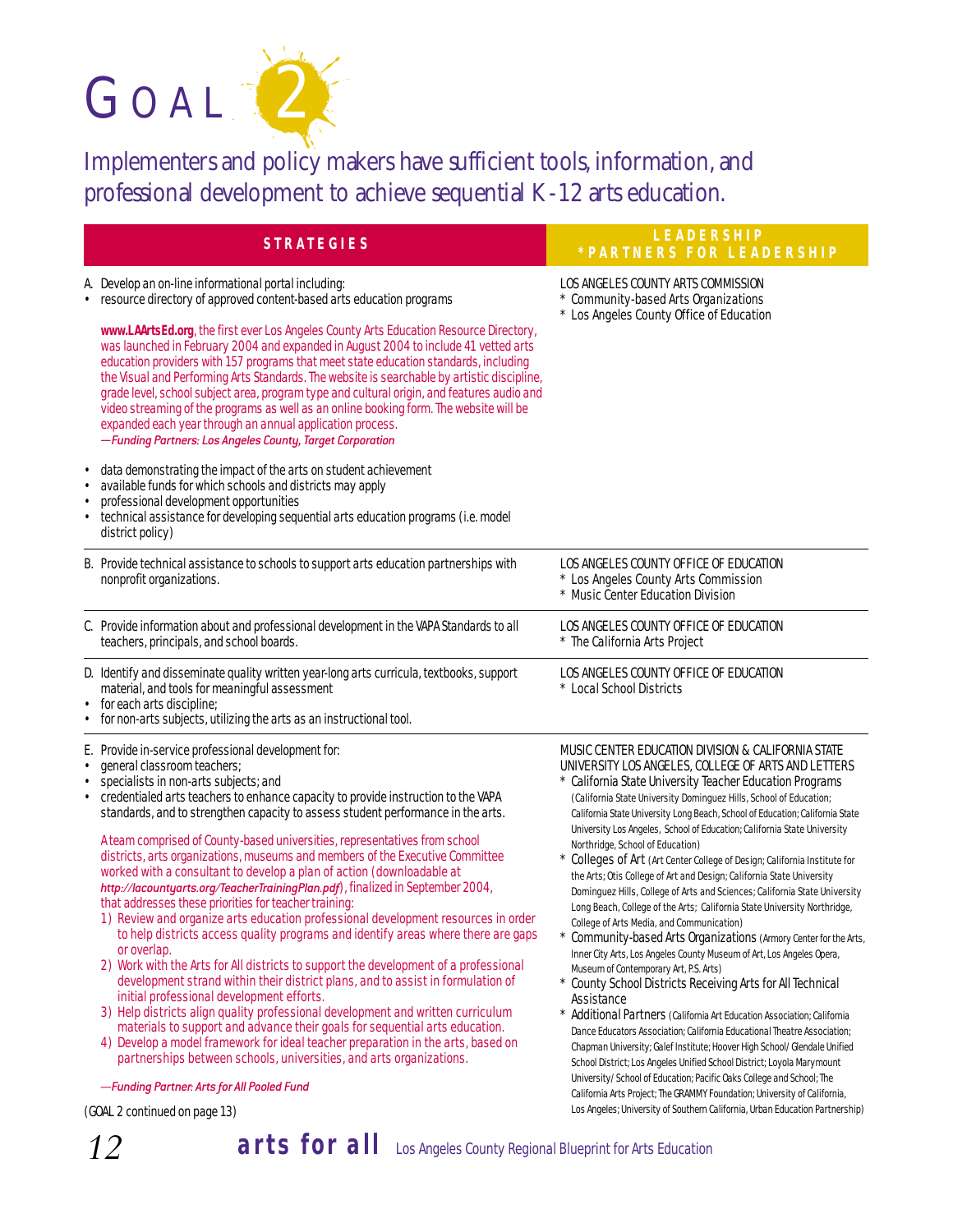

(Continued from page 12)

Implementers and policy makers have sufficient tools, information, and professional development to achieve sequential K-12 arts education.

|    | <b>STRATEGIES</b>                                                                                                                                                                                                                                                                                                                                                                                                                                                                                                                                                                                                                                                                                                                                                                                                                                          | LEADERSHIP<br>*PARTNERS FOR LEADERSHIP                                                                                                                                                                                                                                                                                                                                                                                                                                   |
|----|------------------------------------------------------------------------------------------------------------------------------------------------------------------------------------------------------------------------------------------------------------------------------------------------------------------------------------------------------------------------------------------------------------------------------------------------------------------------------------------------------------------------------------------------------------------------------------------------------------------------------------------------------------------------------------------------------------------------------------------------------------------------------------------------------------------------------------------------------------|--------------------------------------------------------------------------------------------------------------------------------------------------------------------------------------------------------------------------------------------------------------------------------------------------------------------------------------------------------------------------------------------------------------------------------------------------------------------------|
| F. | Develop and implement a county-wide professional development program for artists and<br>arts organizations to provide professional development in the VAPA standards, general<br>curriculum content standards, learning styles, teaching styles, and classroom<br>management, leading to a professional designation for artists who complete.                                                                                                                                                                                                                                                                                                                                                                                                                                                                                                              | LOS ANGELES COUNTY ARTS COMMISSION<br>* Armory for the Arts<br>* Music Center Education Division<br>* Community-based Arts Organizations                                                                                                                                                                                                                                                                                                                                 |
|    | Launched in January 2003, the first ever Los Angeles County Arts Education Training<br>Program provides County-based arts education providers with an opportunity to deepen<br>their understanding of the Visual and Performing Arts Standards and develop tools to be<br>effective in a K-12 setting. As of June 2004, approximately 200 arts education providers<br>have received training through the County program.<br>-Funding Partners: Dana Foundation, California Arts Council                                                                                                                                                                                                                                                                                                                                                                    |                                                                                                                                                                                                                                                                                                                                                                                                                                                                          |
|    | G. Provide opportunities for arts education providers to improve partnerships with schools.                                                                                                                                                                                                                                                                                                                                                                                                                                                                                                                                                                                                                                                                                                                                                                | LOS ANGELES COUNTY ARTS COMMISSION                                                                                                                                                                                                                                                                                                                                                                                                                                       |
|    | In 2002, the Los Angeles County Arts Commission initiated and continues to coordinate<br>the Arts Education Roundtable and listserv. The bimonthly roundtable meetings bring<br>together small, mid-sized and large organizations providing education programming for<br>discussion topics and expert panels ranging from pooling resources to national, state and<br>local policies supporting arts education. The listery acts as a bulletin board for members<br>to share ideas and information about upcoming programs and events. In addition to the<br>roundtable listserv, the Arts Commission coordinates the teaching artist listserv,<br>comprised of artists who have completed the VAPA professional development workshops.                                                                                                                    |                                                                                                                                                                                                                                                                                                                                                                                                                                                                          |
|    | H. Assist and encourage professional artists to pursue education to become credentialed<br>arts teachers                                                                                                                                                                                                                                                                                                                                                                                                                                                                                                                                                                                                                                                                                                                                                   | LOS ANGELES COUNTY ARTS COMMISSION<br>* Colleges of Art (Art Center College of Design; California Institute for<br>the Arts; Otis College of Art and Design; California State University<br>Dominguez Hills, College of Arts and Sciences; California State University<br>Long Beach, College of the Arts; California State University Los Angeles,<br>College of Arts and Letters; California State University Northridge, College<br>of Arts Media, and Communication) |
|    | Research national initiatives and contribute to the national discussion by sharing<br>Arts for All as a model for the field.                                                                                                                                                                                                                                                                                                                                                                                                                                                                                                                                                                                                                                                                                                                               | EXECUTIVE COMMITTEE OF THE LOS ANGELES COUNTY<br>TASK FORCE ON ARTS EDUCATION<br>* Los Angeles County Arts Commission                                                                                                                                                                                                                                                                                                                                                    |
|    | The Los Angeles County Arts Commission is an active member of the Arts Education<br>Partnership and was invited by the Partnership to present Arts for All at its January 2004<br>meeting. Arts for All was also presented at the 2003 Grantmakers in the Arts Conference<br>and was highlighted at the 2004 Arts Education Pre-Conference of Americans for the Arts<br>(AFTA). The Blueprint was included in Arts Education: Trends in Public Policy Development<br>and Implementation prepared by the Illinois Arts Alliance and will also be one of five<br>programs featured in AFTA's fall 2004 monograph on arts education. In addition, both the<br>Art Education Director of Arts Commission and the Executive Director of the California<br>Alliance for Arts Education serve on the national Arts Education Council of American for<br>the Arts. |                                                                                                                                                                                                                                                                                                                                                                                                                                                                          |

PROGRESS TOWARD THE GOAL IS IN RED TYPE.

BULLETINS ON ADDITIONAL PROGRESS AS IT OCCURS MAY BE FOUND IN THE INSIDE BACK COVER POCKET.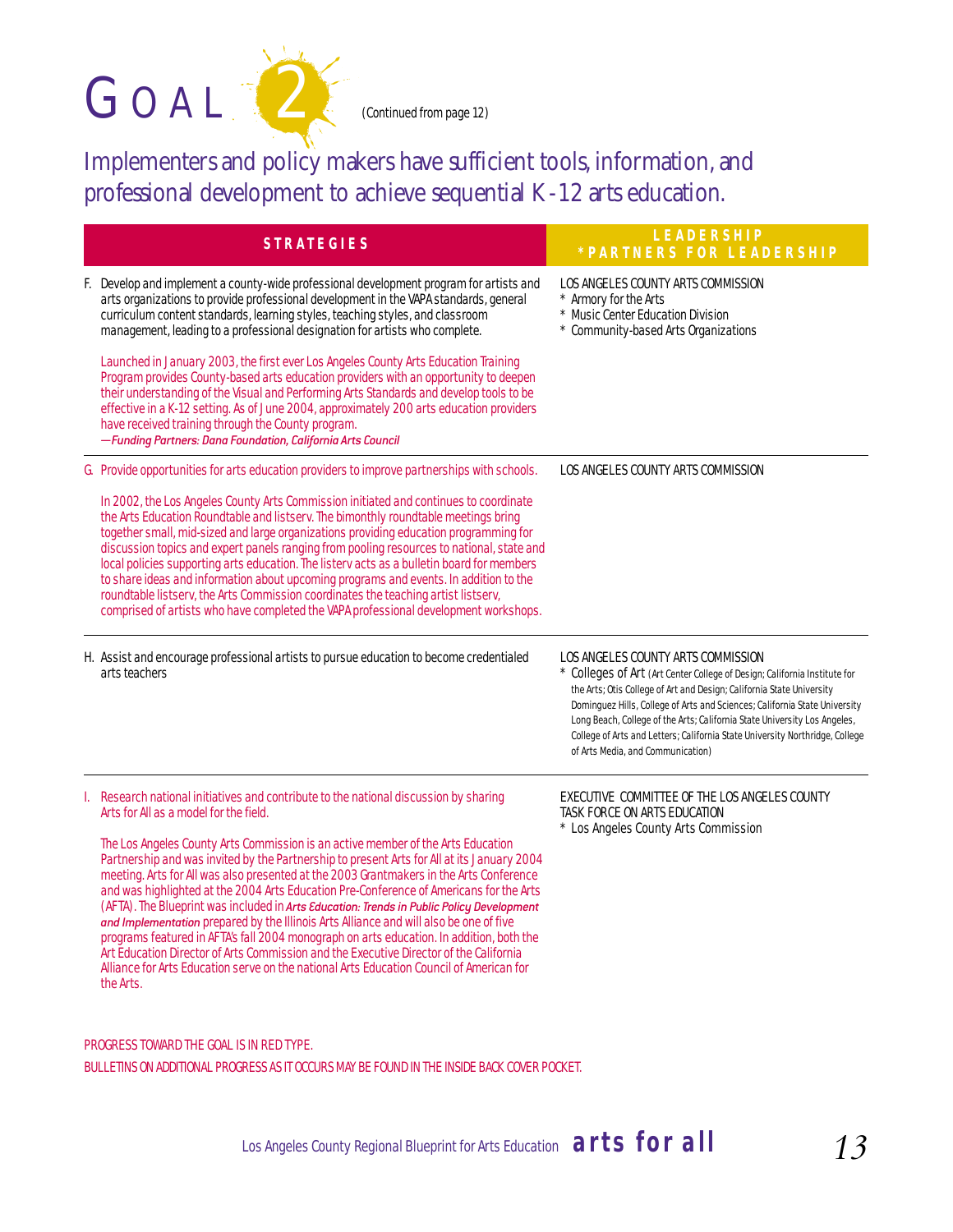

Parents, students, arts supporters, and community and industry leaders mobilize to advocate for sequential K-12 arts education.

|   | <b>STRATEGIES</b>                                                                                                                                                                                                                                                                                                                                                                                                                                                                                                                                                                                                                                                                                                                                                                                                                                                                                                                                                                                                                                                                                                                                                                                                                                                                                               | LEADERSHIP<br>*PARTNERS FOR LEADERSHIP                                                                                                                                                                                                                                                                                   |  |  |
|---|-----------------------------------------------------------------------------------------------------------------------------------------------------------------------------------------------------------------------------------------------------------------------------------------------------------------------------------------------------------------------------------------------------------------------------------------------------------------------------------------------------------------------------------------------------------------------------------------------------------------------------------------------------------------------------------------------------------------------------------------------------------------------------------------------------------------------------------------------------------------------------------------------------------------------------------------------------------------------------------------------------------------------------------------------------------------------------------------------------------------------------------------------------------------------------------------------------------------------------------------------------------------------------------------------------------------|--------------------------------------------------------------------------------------------------------------------------------------------------------------------------------------------------------------------------------------------------------------------------------------------------------------------------|--|--|
|   | A Establish local advocacy coalitions in each district to elect school board members who<br>support funding and implementation of K-12 sequential arts education.                                                                                                                                                                                                                                                                                                                                                                                                                                                                                                                                                                                                                                                                                                                                                                                                                                                                                                                                                                                                                                                                                                                                               | COUNTY TASK FORCE ON ARTS EDUCATION<br><b>Community Leaders</b><br>$\star$<br>Entertainment Industry<br>* Parent Teacher Associations                                                                                                                                                                                    |  |  |
|   | B Develop Arts Education briefing materials as a resource for candidates running<br>for School Board.                                                                                                                                                                                                                                                                                                                                                                                                                                                                                                                                                                                                                                                                                                                                                                                                                                                                                                                                                                                                                                                                                                                                                                                                           | LOCAL ADVOCACY COALITIONS<br>* Parent Teacher Associations                                                                                                                                                                                                                                                               |  |  |
|   | C Develop and conduct advocacy training workshops for parents, community members,<br>teachers, administrators, students, artists, and arts organizations.<br>Advocacy training, provided by the California Alliance for Arts Education, has been<br>incorporated into the County-wide Arts Education Training Program. Participants receive a<br>general overview of advocacy as well as strategies and resources to support advocacy.                                                                                                                                                                                                                                                                                                                                                                                                                                                                                                                                                                                                                                                                                                                                                                                                                                                                          | COUNTY TASK FORCE ON ARTS EDUCATION<br>California Alliance for Arts Education<br>$\star$<br><b>Local Advocacy Coalitions</b><br>* Parent Teacher Associations                                                                                                                                                            |  |  |
|   | D Disseminate data demonstrating how arts involvement supports student success<br>in school.<br>The California Alliance for Arts Education (CAAE) provides critical resources and<br>information, including data on the impact of arts education, through ArtsEdMail,<br>a bi-weekly e-mail news bulletin. CAAE also announces new research and data on<br>arts education through an "e-mail blast" to state legislators.                                                                                                                                                                                                                                                                                                                                                                                                                                                                                                                                                                                                                                                                                                                                                                                                                                                                                       | CALIFORNIA ALLIANCE FOR ARTS EDUCATION<br><b>Local Advocacy Coalitions</b><br><b>Parent Teacher Associations</b>                                                                                                                                                                                                         |  |  |
|   | E Develop and disseminate annually Arts Education Performance Indicators (AEPI), a report<br>highlighting local efforts to improve arts education and the status of arts education in<br>each local school district.<br>Based on self reported school district data, the first annual AEPI report documents the<br>status of arts education in each of the County's 81 school districts based on five critical<br>success factors for arts education-a school board adopted arts education policy and<br>plan, district level arts coordinator, an arts budget of at least 5% and a student to<br>credentialed arts teacher ratio no higher than 400:1. The first report, released in February<br>2004, can be downloaded at http://lacountyarts.org/artsedu AEPI 0504.pdf.                                                                                                                                                                                                                                                                                                                                                                                                                                                                                                                                     | COUNTY TASK FORCE ON ARTS EDUCATION<br>* Los Angeles County Arts Commission<br>California Alliance for Arts Education<br>California State University, Los Angeles<br>Los Angeles County Board of Supervisors<br>Los Angeles County Office of Education<br>Music Center Education Division<br>Sony Pictures Entertainment |  |  |
| F | Enlist community leadership and the County Supervisors to lobby the L.A. County<br>Delegation of State Legislators to adopt policies in support of sequential<br>K-12 arts education.<br>The California Alliance for Arts Education (CAAE) is working to shape, develop and support<br>arts education legislation. The CAAE Legislative Advocacy Committee's efforts include<br>monitoring legislation affecting arts education, identifying those issues which are<br>important, providing an analysis and evaluation of key issues, developing strategies for<br>responding to key issues, and building coalitions with partners in allied areas of interest.<br>CAAE also spearheads an annual "Arts Learning in Action" campaign, which encourages<br>elected officials to attend an arts class, student performance or culminating event each<br>March during Arts Education month.<br>Arts education has been incorporated into the County's annual legislative agenda,<br>enabling the County's advocates in Sacramento and Washington, D.C. to respond<br>effectively to arts education-related legislative proposals. As part of the normal legislative<br>cycle, the County now takes positions on specific arts education bills within the general<br>framework outlined in the legislative agendas. | CALIFORNIA ALLIANCE FOR ARTS EDUCATION<br>County Task Force on Arts Education<br>$\star$<br><b>County Board of Supervisors</b><br>Entertainment Industry<br><b>Local Advocacy Coalitions</b><br>* Parent Teacher Associations                                                                                            |  |  |
|   | PROGRESS TOWARD THE GOAL IS IN RED TYPE.                                                                                                                                                                                                                                                                                                                                                                                                                                                                                                                                                                                                                                                                                                                                                                                                                                                                                                                                                                                                                                                                                                                                                                                                                                                                        |                                                                                                                                                                                                                                                                                                                          |  |  |

BULLETINS ON ADDITIONAL PROGRESS AS IT OCCURS MAY BE FOUND IN THE INSIDE BACK COVER POCKET.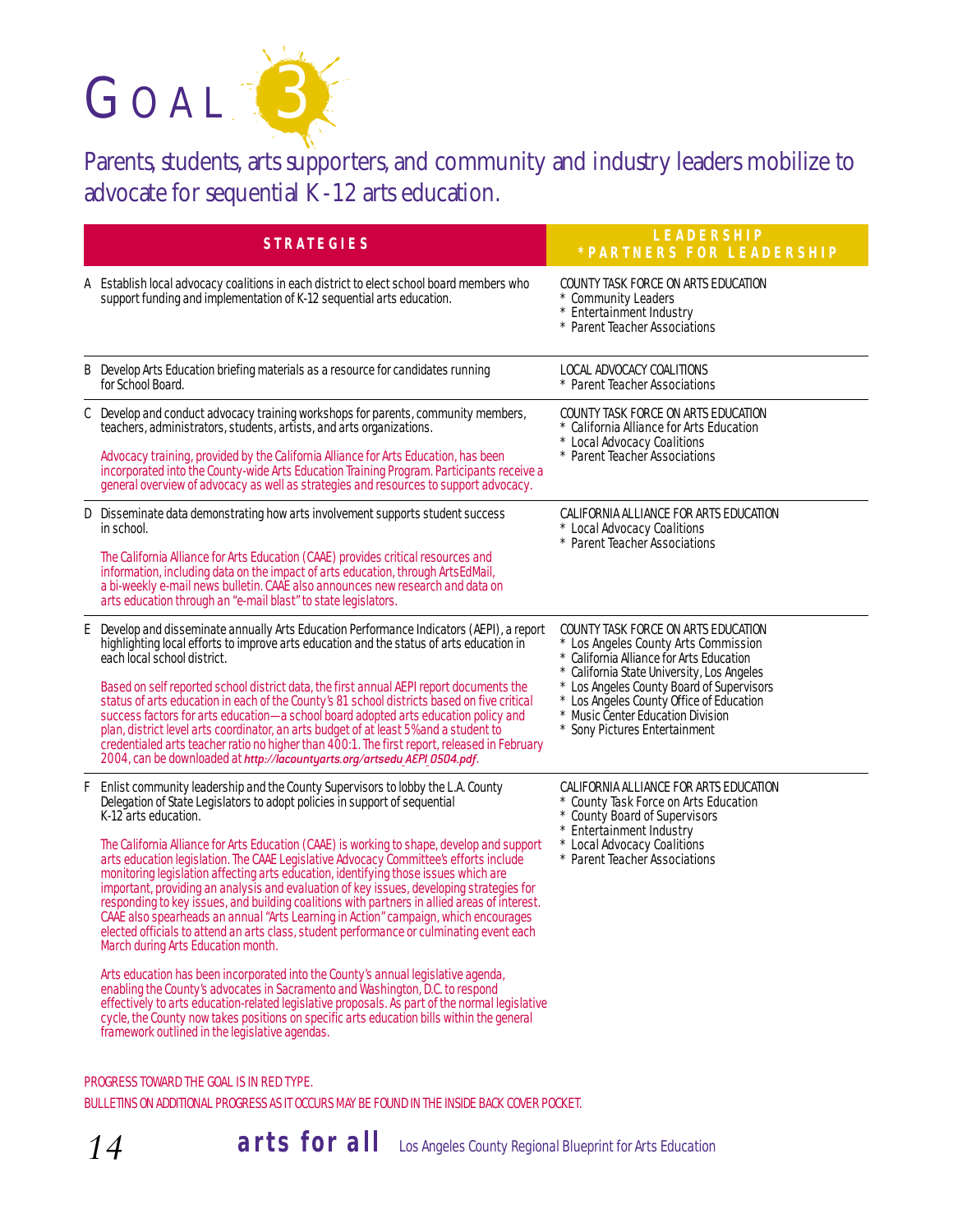

Funding policies of public and private funders support and align with vision and mission of this plan.

|           | <b>STRATEGIES</b>                                                                                                         | LEADERSHIP<br>*PARTNERS FOR LEADERSHIP                                   |
|-----------|---------------------------------------------------------------------------------------------------------------------------|--------------------------------------------------------------------------|
|           | A Require matching funds from schools/grantees.                                                                           | <b>LOS ANGELES ARTS FUNDERS/</b><br><b>LOS ANGELES EDUCATION FUNDERS</b> |
|           | In 2003, the Arts Commission approved guideline changes requiring arts organizations                                      | Sony Pictures Entertainment                                              |
|           | applying for funding to provide evidence of matching money from the school districts for<br>school-based programs funded. | * Southern California Grantmakers                                        |
|           | B Require arts organizations and cultural institutions that partner with schools to ensure                                | LOS ANGELES ARTS FUNDERS/                                                |
|           | all program personnel are trained in and have developed curricula that fulfills the VAPA                                  | <b>LOS ANGELES EDUCATION FUNDERS</b>                                     |
|           | Standards, whether such partnerships involve                                                                              | * Sony Pictures Entertainment                                            |
| ٠         | bringing professional artists into the classroom; or                                                                      | Southern California Grantmakers                                          |
| $\bullet$ | bringing students to the organization or institution.                                                                     |                                                                          |
|           | The Arts Commission's approved 2003 guideline changes also include a requirement for                                      |                                                                          |
|           | arts organizations applying for funding to demonstrate how their education program                                        |                                                                          |
|           | meets the Visual and Performing Arts Standards for California public schools.                                             |                                                                          |
|           | C Create a pooled fund to support implementation of the Blueprint                                                         | <b>SONY PICTURES ENTERTAINMENT</b>                                       |
|           |                                                                                                                           | * Creative Artists Agency                                                |
|           | Conceived by key partner Sony Pictures Entertainment, the Arts for All Pooled Fund                                        | * Entertainment Industry Foundation                                      |
|           | was created in February 2004 to support the implementation of the Blueprint. A lead gift                                  | J.P. Morgan Chase Foundation                                             |
|           | of \$500,000 over two years from the Entertainment Industry Foundation helped launch                                      | * Jewish Community Foundation                                            |
|           | the pooled fund and contributions to date have also come from Sony Pictures                                               | * Warner Bros. Entertainment                                             |
|           | Entertainment (\$30,000), Warner Bros. Entertainment (\$50,000 over 2 years), Creative                                    |                                                                          |
|           | Artists Agency (\$50,000 over two years), the J.P. Morgan Chase Foundation (\$25,000)                                     |                                                                          |
|           | and the Jewish Community Foundation (\$25,000 over 2 years) for a total of \$680,000.                                     |                                                                          |
|           | Other members of the pooled fund include the Dana Foundation, Los Angeles County                                          |                                                                          |
|           | Arts Commission and the Target Corporation for their support of targeted Blueprint                                        |                                                                          |
|           | initiatives. The round table of funders meets quarterly to discuss priorities and make                                    |                                                                          |

PROGRESS TOWARD THE GOAL IS IN RED TYPE.

joint funding allocations.

BULLETINS ON ADDITIONAL PROGRESS AS IT OCCURS MAY BE FOUND IN THE INSIDE BACK COVER POCKET.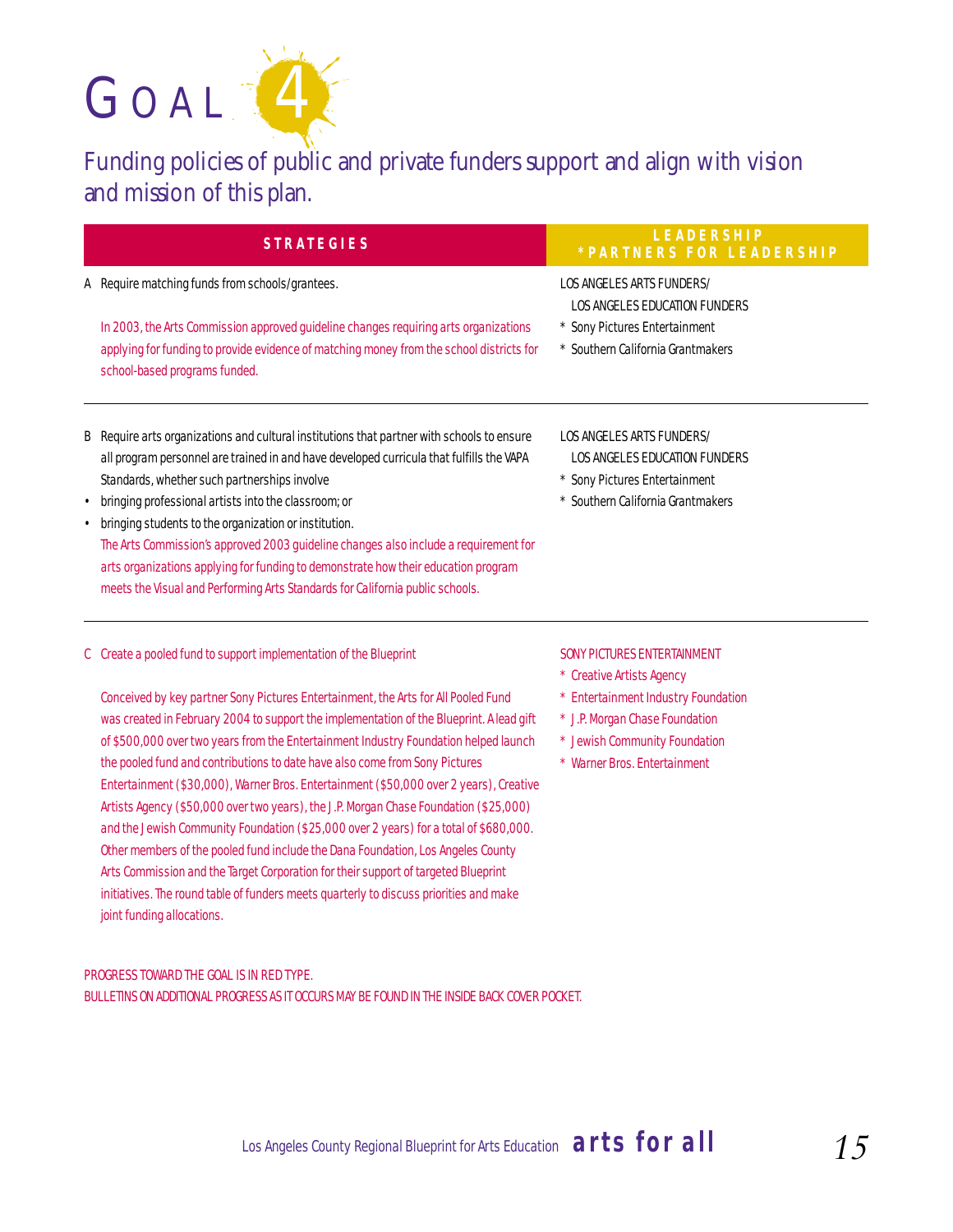# STATE GOALS & PARTNERS

New policies and priorities at the State level are required to maximize the achievement of goals at the district level. The County Task Force on Arts Education works closely with the California Alliance for Arts Education and other State-level stakeholders (including but not limited to the Legislature, State Board of Education, PTA, and the California Arts Council) to support policy development on behalf of sequential K-12 arts education. The California Alliance for Arts Education successfully introduced the following 2002-2004 legislative platform, supported by the County Board of Supervisors, which was passed by the legislature and signed by the Governor:

- **SCR 5 (Scott)** A far-reaching CAAE sponsored resolution affirming the importance of standards-based instruction in the visual and performing arts.
- **SB469 (Scott)** Co-sponsored by CAAE and the CA State PTA, the bill elevates the Visual and Performing Arts in the Instructional Materials bill.
- **AB1512 (Cohn)** Establishes the CDE Arts Work Grant Program into statute, as separate and distinct from the Local Arts Education Partnership.
- **SB611 (Ducheny)** Makes clear the intent of the Legislature to support all Subject Matter Projects, including the arts, health, and foreign language. The intent will encourage the University of California to continue maintenance funding in these three subject areas.
- **CA Master Plan for Education:** CAAE advocacy was responsible for inclusion of visual and performing arts among academic areas to be taught at all levels.

### The County Task Force on Arts Education will continue to work with state-level stakeholders to support the following arts education policies:

#### **STATE LEGISLATURE/GOVERNOR**

- Reinstate Arts Work Grant Program of the California Department of Education
- Mandate minimum weekly instruction in the arts
- Lengthen the school day
- Mandate a per pupil allocation for the arts
- Require the arts to be included on the exit exam for high school graduation
- Fund coordinating bodies for implementation (arts education hubs in urban areas, regional networks elsewhere)
- Support legislation to change the either/or graduation requirement for foreign language and arts; both should be required
- Support legislation to develop assessment tools for arts education

#### **STATE COMMISSION ON TEACHER CREDENTIALING**

- Develop Certification of Dance, Theater, and Media Arts instructors
- Require increase in art courses required for all teachers to be credentialed
- Require arts classes as part of the Administrative Services Credential
- Work to fill open positions on Commission with arts advocates

#### **STATE BOARD OF EDUCATION**

- Support development of quality year-long written arts curricula to address the VAPA Standards
- Support development of quality written curricula utilizing the arts as an instructional tool for other core subjects
- Support the development of textbooks in dance and theater

#### **CALIFORNIA STATE UNIVERSITY TRUSTEES AND OTHER HIGHER EDUCATION INSTITUTIONS**

- Strengthen arts curriculum for all education majors
- Enhance training for those studying to be credentialed arts teachers
- Actively recruit teachers from among arts majors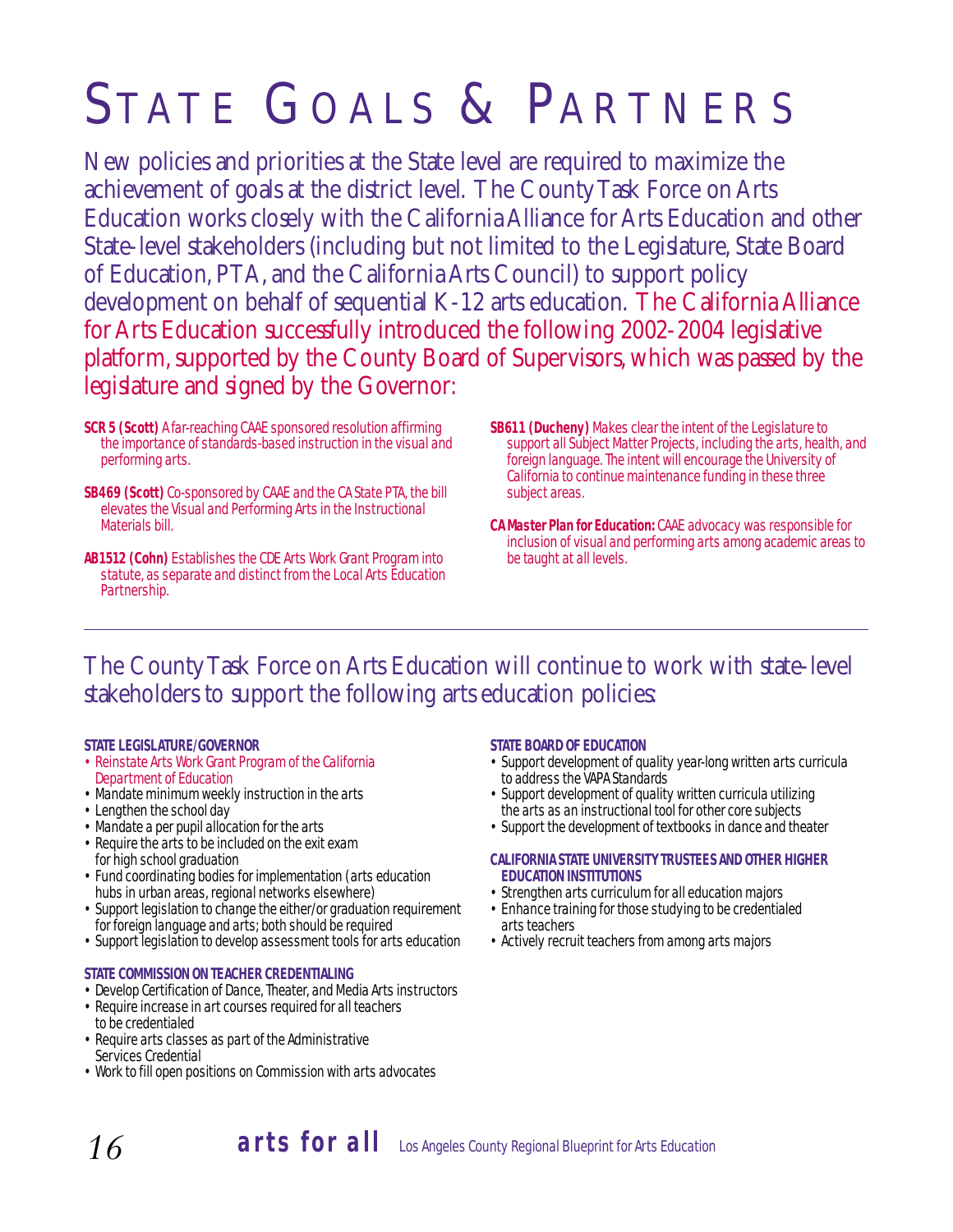## **Mobilizing the Effort and Assessing Progress**

The original publication of the Regional Blueprint for Arts Education in September 2002 was a vital first step in an ongoing process of planning and implementation by stakeholders. Once the Blueprint had been adopted by the Los Angeles County Board of Supervisors, the Los Angeles County Arts Commission (LACAC) and the Los Angeles County Board of Education (LACOE), each organization or agency identified as leaders, with the support of a team of partners *(see Goals on pages 11-15),* developed a plan of action for the strategy(ies) for which they have assumed responsibility. Because each strategy represents a piece of the mission, action plans unfold simultaneously in order to fulfill the vision of the Blueprint.

In March 2003, an Executive Committee of the County Task Force on Arts Education, authorized by the Board of Supervisors upon their adoption of the Blueprint, was formed to guide and monitor implementation of the Blueprint (*see inside front cover*). Comprised of representatives of the primary leadership partners, this committee meets on a monthly basis to report on and analyze progress made and provide direction as needed.

The implementation of the Blueprint is staffed primarily by the Los Angeles County Arts Commission.The Los Angeles County Office of Education has hired an Arts for All Project



L.A. County Supervisor Don Knabe addressing first annual ARTS FOR ALL Progress Report meeting.



ARTS FOR ALL Executive Committee members (l to r); Laurie Schell, Dr. Darline P. Robles, Ayanna Hudson Higgins (staff), Mark Slavkin, Dr. Carl Selkin, Laura Zucker and Janice Pober

Director to manage LACOE's strategies in the Blueprint. Staffing was made possible through grants from the Los Angeles County Productivity Investment Fund in 2001-2 and the California Arts Council in 2001-3.The National Endowment for the Arts supports staffing for 2002 to the present.

The full County Task Force on Arts Education, which carries out its work in sub-committees of partners, was convened in February 2004 to share and celebrate the achievements of the first 18 months of implementation, including the official launch of www.LAArtsEd.org.Approximately 200 stakeholders attended this first annual Arts for All Progress Report Meeting.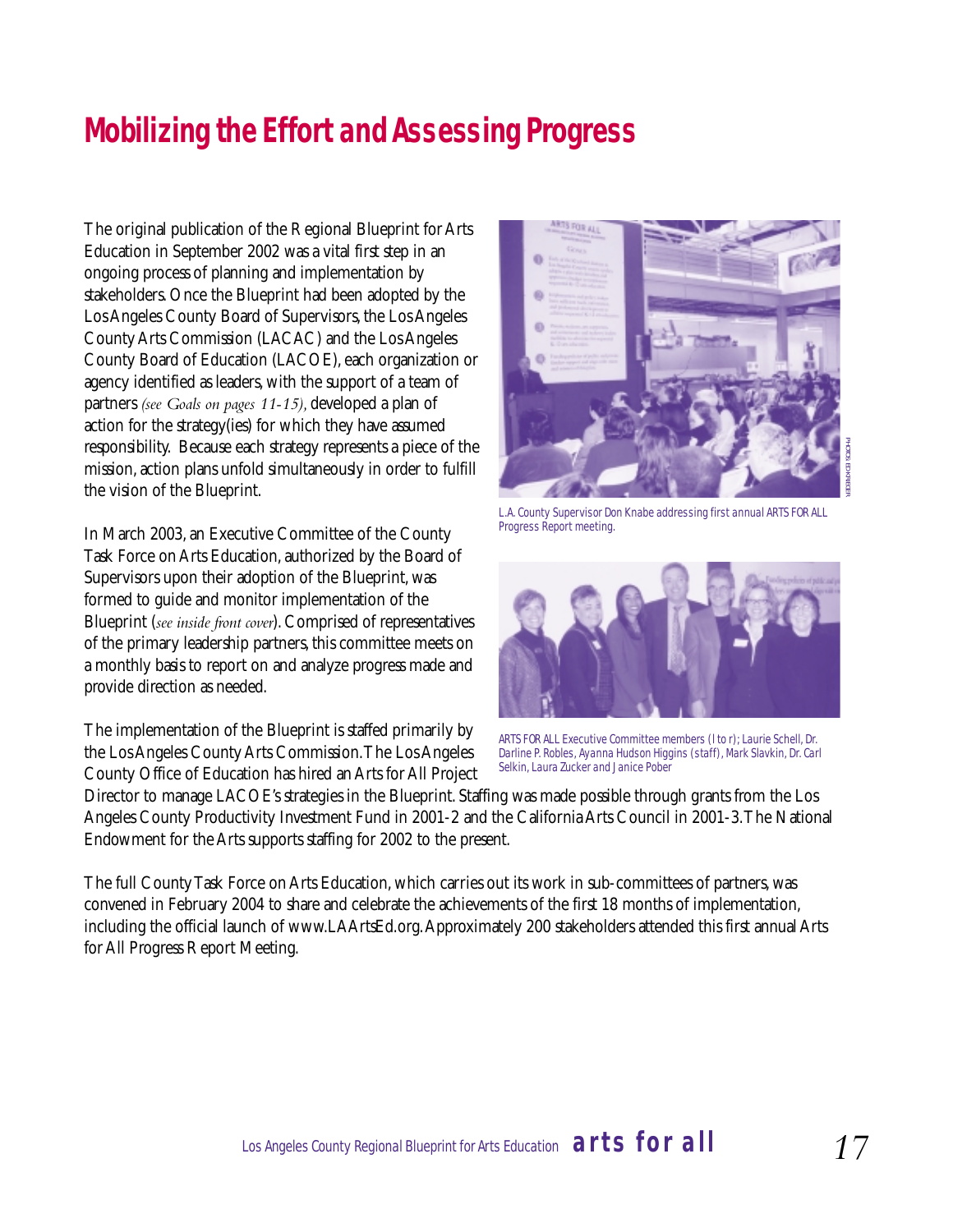**"The Arts"** are defined as dance, music, theatre and the visual arts, as there are State Board of Education adopted standards for each respective discipline (see below). However, this plan also acknowledges and supports the role of media, literary, and folk arts in arts education, and views the arts in a continuum that encompasses community-based, commercial, and professional arts activities.

**Credentialed Arts Teacher** —A certificated teacher trained to deliver arts instruction in dance, music, theatre, or the visual arts.

**"K-12 arts education"**—The multifaceted approach this Regional Blueprint recommends is that sequential K–12 arts education be delivered to students by three groups—**general classroom teachers**, credentialed **arts teachers** within their disciplines, and **professional artists,** to enhance and supplement instruction—working together with a district Arts Coordinator.

**The Regional Blueprint is designed to address "public school students"**in all 80 school districts within Los Angeles County and Los Angeles County Office of Education classrooms because it is within these districts that the County coordinates services.**Los Angeles County Office of Education classrooms** provide comprehensive educational programs to incarcerated, abused and neglected youth in residential facilities; community-based programs for at-risk youth (juvenile offenders, truants, dropouts and teen parents); and support for school districts to ensure that students with disabilities receive the best possible education. LACOE also operates the award-winning Los Angeles County High School for the Arts and the International Polytechnic High School.

**"Scheduled into the school day"**—Many respondents to the Blueprint commented on the importance of after-school programs, currently a common practice in the delivery of arts education. These programs have provided an invaluable stopgap in the face of cutbacks that virtually eliminated arts education from the school schedule, and will continue to be important. It is part of the mission of this Regional Blueprint that arts will be returned to the regular (perhaps extended) school schedule, available to all students, and after-school programs will then provide enrichment to those students beyond the school day.

**"Sequential" arts education** is cumulative, with each unit of learning building upon the previous one, as opposed to learning that occurs on a random or occasional basis and/or without reference to previous units.

**Visual and Performing Arts (VAPA) Standards**— Content standards in dance, music, theater, and visual arts were adopted by the California State Board of Education in January 2001 (downloadable at *http://www.cde.ca.gov/be/st/ss/index.asp*). The standards guide school districts in developing comprehensive arts education programs at all grade levels. The VAPA standards are specified by grade level and were developed through a collaboration among school district curriculum specialists, teachers in each of the arts representing the California professional arts educator associations, artists, instructors from institutes of higher learning, and the California Department of Education staff.The guiding principles in devising these standards are contained in the *Visual and Performing Arts Framework for California Public Schools, Kindergarten Through Grade Twelve*, 2004 (available for purchase at the California Department of Education Press, 1-800-995-4099 or download a copy at *http://www.cde.ca.gov/re/pn/fd/vpaframework.asp)*. Those principles include that the arts are core subjects, each containing a distinct body of knowledge and skills, and that academic rigor is a basic characteristic of a comprehensive education in the arts.

**Terms**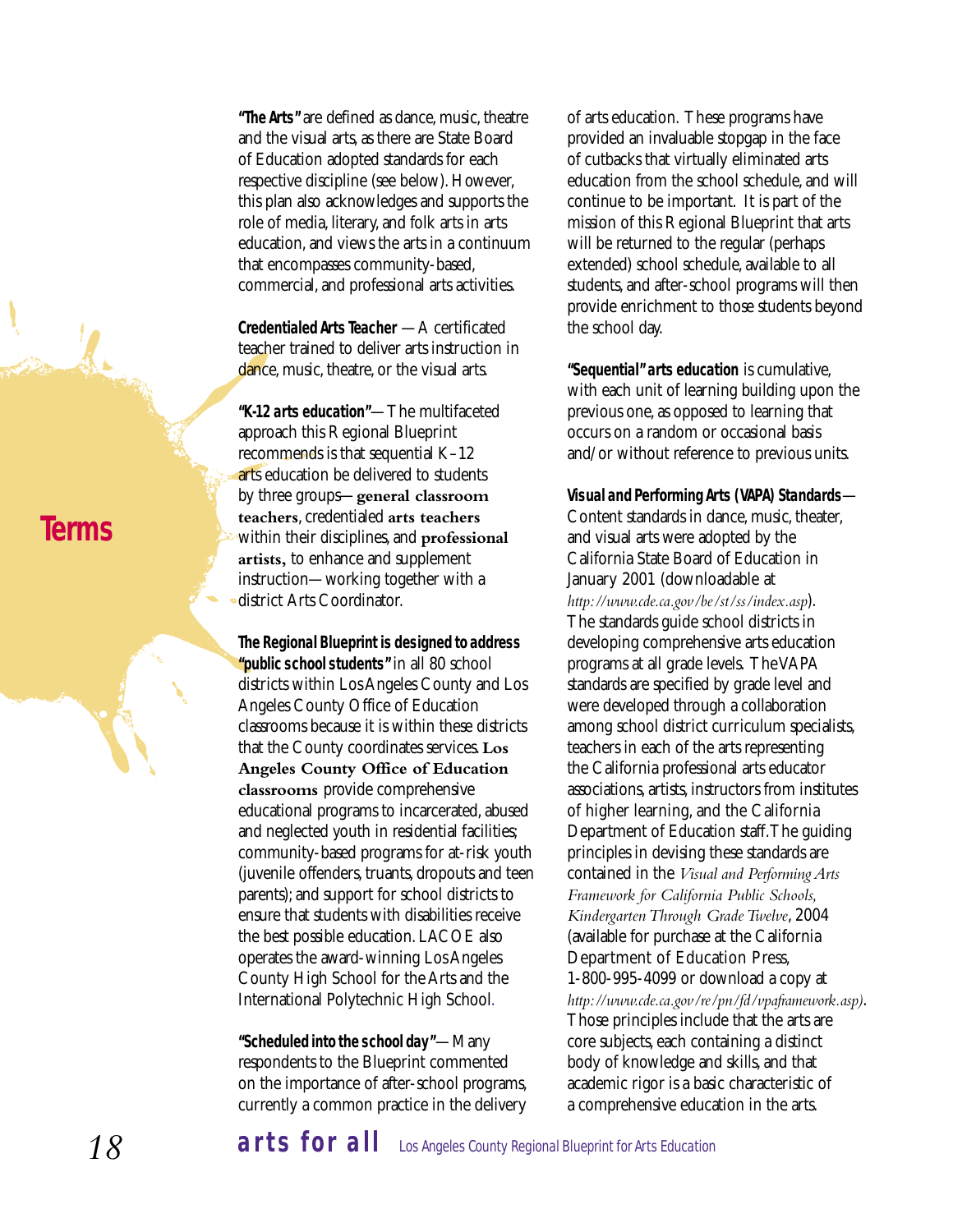